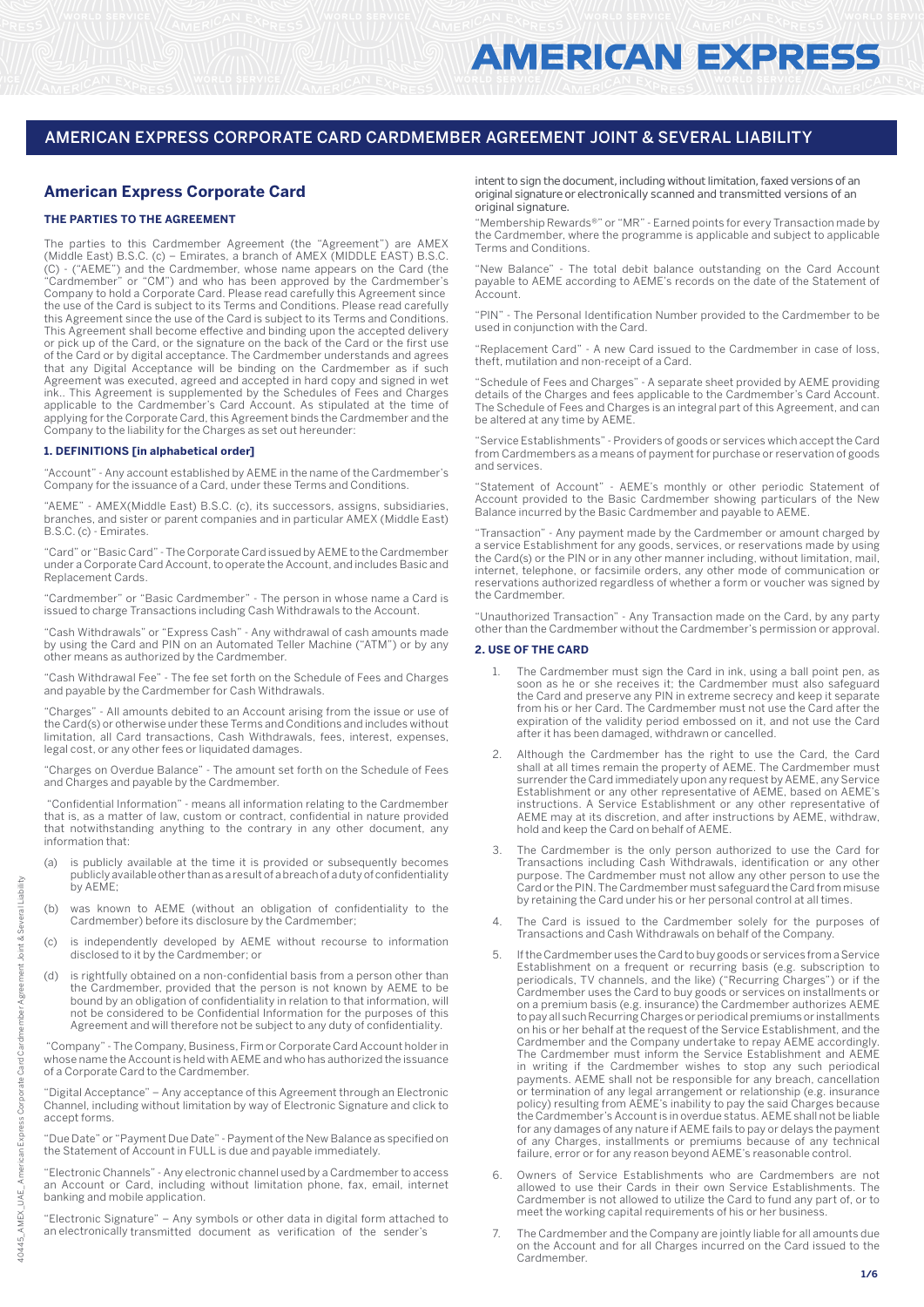- 8. The Cardmember is not entitled to use the Card to withdraw or extract cash in Service Establishments, and shall only use the Card to purchase goods or services.
- 9 The Cardmember shall not use the Card as payment for any illegal or unlawful purchases or services and is responsible for any use that is in violation of any local or other laws and regulations. The Cardmember further agrees to indemnify AEME for any action whatsoever that may arise as a result of such Transactions.
- 10. The Cardmember and Company expressly authorize AEME to use the information provided by the Cardmember for AEME's targeted promotional activities including without limitation, promotional activities conducted in conjunction with third parties selected by AEME, for third party researches and surveys, in accordance with the limitations of the applicable laws.
- The Cardmember agrees to follow the Card activation procedures laid down by AEME from time to time and shall also be subject to any identity checks and verifications by AEME and or any third parties (e.g. credit bureaus, government agencies, Service Establishments, etc).
- 12. All Charges will be debited to the Account in the billing currency (i.e. USD). Any Transactions that are effected in currencies other than the billing currency will be debited to the Account after conversion as set forth in Clause 4.

## **3. THE ACCOUNT**

- 1. AEME is fully authorized to manage and operate the Card Account and to debit all Charges, Transactions made on the Card, fees and other amounts for all of which the Cardmember and the Company shall be liable. The Cardmember and the Company irrevocably undertake and promise to pay to AEME all Charges and amounts debited to or outstanding on the Card Account whether or not a record of the Charge or Transaction has been issued and or signed at the Service Establishment.
- Except for what is provided under Clauses 9 and 14 of this Agreement, the Cardmember and the Company acknowledge and agree that all Charges debited at any time by AEME to the Card Account are true and accurate. The Cardmember and the Company also acknowledge that all records and data maintained by AEME on microfilm or in any printed or electronic form in connection with the Transactions, Charges, Card or Card Account are true, accurate and complete and may be used in any court of law as conclusive evidence which may not be disputed or challenged in any manner.
- 3. AEME may, at its ultimate discretion, refuse any request for authorization and may decline any Transaction including Cash Withdrawals regardless of the reason and without giving any notice to the Cardmember. Also, AEME may not be liable to provide or process authorization for any Transaction due to technical failures or any other reason of similar nature. In both circumstances and in any other similar situation, AEME is not liable whether directly or indirectly for any damages of any nature including monetary, liquidated, punitive or consequential damages which the Cardmember or the Company may sustain as a result of any unsuccessful, uncompleted or declined Transaction.
- 4. The Cardmember and the Company promise to pay AEME for debits made on the Cardmember's Account for purchases and all other amounts owed to AEME under the Terms and Conditions of this Agreement.
- 5. If the Card Account is on direct debit with the Cardmember's bank or the Company's bank, the bank will also receive a monthly summary of Charges and will use the summary to directly debit the Cardmember account. The Cardmember and the Company remain liable as in Clause 2 (7) above.

#### **4. FOREIGN CHARGES**

All Transactions including Cash Withdrawals incurred in a currency other than US\$ will be converted into US\$. The conversion will take place on the date the Charge is processed by AEME, which may not be the same date on which the Cardmember made his/her Charge as it depends on when the Charge was submitted to AEME. Unless a specific rate is required by applicable law, the Cardmember understands and agrees that the American Express treasury system will use conversion rates based on wholesale exchange rates that it selects from customary industry sources on the business day prior to the processing date or the most recent wholesale exchange rate available, increased by a single Conversion Processing Fee as specified in the Schedule of Fees and Charges. If Charges are converted by third parties prior to being submitted to AEME, any conversions made by those third parties will be at rates selected by them.

#### **5. CARD FEES**

operating the Card Account of the Card ("Annual Membership Fee") will be charged to the Account, as specified in the Schedule of Fees and Charges. The Cardmember and the Company agree to pay the Annual Membership Fee and authorize AEME to debit it directly to the Cardmember's Account. The Annual Membership Fee once paid will not be refunded to the Cardmember or to the Company, in whole or in part, under any circumstances.

- 2. AEME, unless prohibited by applicable law, shall at all times have the right to vary and amend at its sole discretion, the Terms and Conditions of the payment of all fees and Charges applicable to the Card and the amount of such fee(s) and Charges and shall have the right to change, increase or decrease any fee applicable to the Card, Account or Cardmember, including, but not limited to, Annual and Renewal Membership Fee, Charges on Overdue Balance, Cash Withdrawal Fee, Dishonored Cheque Fee, Direct Debit Rejection Fee and any other fee or Charge whether mentioned or not in this Agreement or in the Schedule of Fees and Charges. The Cardmember will be informed of any such variations and amendments in a manner that AEME deems appropriate.
- 3. If the Cardmember or the Company does not agree to any of the variations and amendments, the Cardmember must immediately surrender the Card cut in half to AEME accompanied with a written request of the termination of this Agreement.
- 4. The use of the Card by the Cardmember to obtain a Cash Withdrawal shall be deemed to constitute the agreement of the Cardmember to pay a Transaction Fee on each Cash Withdrawal, as detailed in Clause 5(5).
- 5. A Cash Withdrawal Transaction Fee, as indicated in the Schedule of Fees and Charges, shall be assessed on the amount of each Cash Withdrawal and charged to the Card Account.

#### **6. STATEMENTS OF ACCOUNTS & PAYMENTS**

AEME will send regular monthly statements to the Cardmember if he is individually billed or to the Company if they are centrally billed, providing details of the monthly Transactions and amounts due on the Card Account ("Statement of Account"). Each Statement of Account will specify the "New Balance". Payment of the New Balance as specified on the Statement of Account in FULL is due and payable immediately..

- 1. If the Cardmember is individually billed, the settlement of the Cardmember monthly balances are governed by the following procedures:
	- i) All Charges are due for payment in FULL immediately on receipt of the Statement of Account. The Cardmember or the Company must contact AEME immediately if he or she does not receive the Statement of Account on the expected date.
	- ii) The Cardmember and the Company must pay AEME in the billing currency. However, any payment made in another currency, if accepted by AEME, is converted into the Cardmember's billing currency. This may delay the credit to the Cardmember's Card Account and the Cardmember may be charged conversion costs or costs in collecting such payments from the bank.
	- iii) AEME may, at its sole discretion, accept late or partial payment described as being payment in full or payment in settlement of a dispute. But in doing so, AEME does not waive or consent to vary any of AEME's rights under this Agreement or under the law.
	- iv) AEME may charge the Cardmember on overdue balances monthly as specified in the Schedule of Fees and Charges. The said Charges will appear on the Statement of Account with the message "Charge On Overdue Balance".
- If the Cardmember is billed either individually or centrally and the Company centrally settles the monthly statement with AEME directly, such settlement is governed by the following procedures:
	- i) All Charges are due for payment in FULL immediately on receipt of the central monthly Statement of Account by the Company. The Company must contact AEME immediately if the Company does not receive the Statement of Account on the expected date.
	- ii) The Company must pay AEME in the billing currency. However, any payment made in another currency, if accepted by AEME, is converted into the Cardmember's billing currency. This may delay the credit to the Cardmember's Card Account and the Cardmember may be charged conversion costs or costs in collecting such payments from the bank.
	- iii) AEME may, at its sole discretion, accept late or partial payment described as being payment in full or payment in settlement of a dispute. But in doing so, AEME does not waive or consent to vary any of AEME's rights under this Agreement or under the law.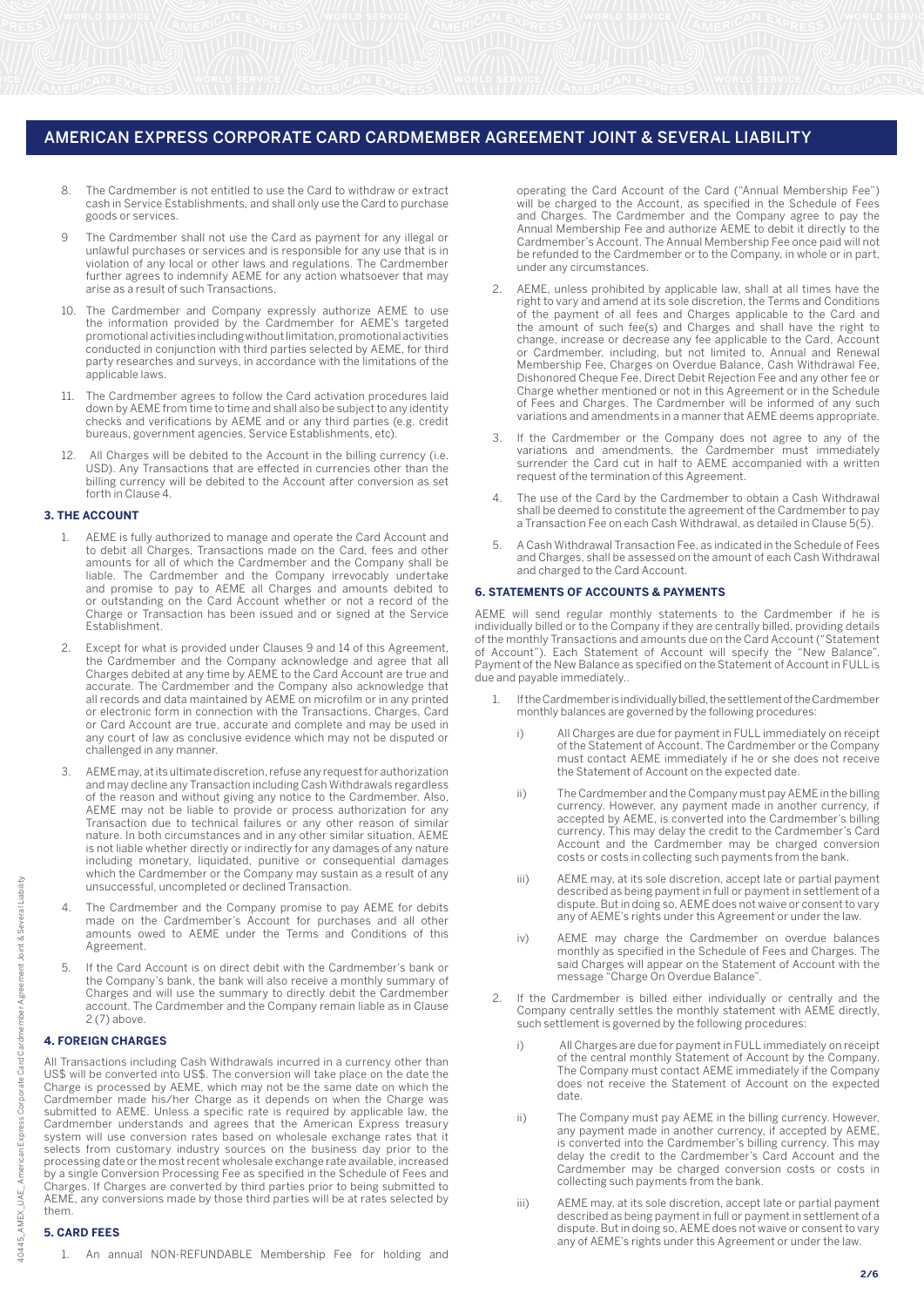iv) AEME may charge the Cardmember on overdue balances monthly as specified in the Schedule of Fees and Charges.

 The said Charges will appear on the Statement of Account with the message "Charge On Overdue Balance".

- 3. If the Cardmember is on a direct debit arrangement with the Cardmember's bank or with the Company's bank, settlement of the monthly balances is governed by the following procedures:
	- i) The financial institution with which the direct debit arrangement is set up will be advised monthly by AEME of the total Card Charges.
	- ii) The financial institution will automatically pay the Card Charges in full on the Cardmember's and the Company's behalf by debiting the Cardmember's or the Company's bank account, as the case may be, within 20 days from the day the said bank receives the Card Summary of Charges, provided there are sufficient funds in the said bank account to cover the amount due.
	- iii) The Cardmember or the Company will receive, under separate cover, a monthly statement showing the Charges for which the Cardmember's or the Company's financial institution account will be debited.
- iv) According to the Agreement between AEME and the participating Card financial institutions, the Cardmember Card account may be automatically cancelled if the Card Charges are returned unpaid by the Cardmember's or the Company's financial institution and AEME reserves the right to levy a minimum Charge as specified in the Schedule of Fees and Charges for each Charge so returned unpaid. AEME shall not be liable for any direct or consequential loss or damage whatsoever that may arise as a result of such cancellation.
	- v) If the Cardmember's Card Charges are returned unpaid by the Cardmember's or the Company's financial institution, resulting in the cancellation of the Cardmember account, AEME may, at its discretion, accept late or partial payment described as being payment in full, or payment in settlement of a dispute. But in doing so, AEME does not waive, or consent to vary any of AEME's rights under this Agreement or under the law.
- vi) If the Cardmember Card Charges are returned unpaid by the Cardmember's or Company's financial institution resulting in the cancellation of the Cardmember Account, AEME may assess charges on overdue balance as indicated in the Schedule of Fees and Charges.
	- 4. If the Cardmember is the sole proprietor of a Service Establishment (according to AEME's records), the Cardmember hereby authorizes AEME to stop payments made payable to the Cardmember or to his Service Establishment should the Card Account become overdue for any amount.
	- 5. All payments by the Cardmember or the Company to AEME shall be made net of any taxes, withholdings, fees, levies or other deductions.
	- If payment from the Cardmember or the Company to AEME is made either by cheque or through a direct debit, AEME will charge the Card Account a fee as per the Schedule of Fees and Charges, if the cheque or direct debit is dishonored or not paid for any reason whatsoever, in addition to any other relevant costs that AEME may incur. The Cardmember and the Company shall be fully liable for all legal consequences of issuing a dishonored cheque, whether civil or criminal. It is the Cardmember's and the Company's sole responsibility to clear any issues and Charges related to direct debit directly with the bank with which the Cardmember or the Company has the said direct debit arrangement. The Cardmember and the Company shall also be liable for any costs which AEME may have to incur in recovering any overdue payments from the Cardmember and the Company. This includes all legal fees and costs that AEME may incur in using any third parties, such as lawyers or collection agents, in addition to all costs which these third parties may incur while trying to recover any overdue or amounts outstanding on the Account on behalf of AEME. If the Cardmember and the Company fail to make a payment in full, immediately upon receiving the Statement of Account, the Cardmember and the Company agree and acknowledge that AEME may debit the Card Account with any of the abovementioned costs or fees. The Cardmember and the Company further agree and undertake to indemnify AEME for any action whatsoever that may arise accordingly.
	- The Cardmember undertakes to promptly notify AEME in writing of any change in billing address and contact numbers. The Cardmember also undertakes to provide AEME with copies of renewed or changed identification documents i.e.,Passport, CPR, Civil ID, Personal Identification Card, etc, as soon as there are any changes in any of them.
	- 8. If the Cardmember or the Company pays to AEME any amount which

is in excess of the New Balance of the Card, AEME retains the right as it deems necessary, to verify the reasons for such excess payments and accordingly to process or not to process such payments and to return the payments to the Cardmember's account.

#### **7. FINANCIAL INSTITUTION SERVICES**

(applicable to Cards on direct debit arrangement through participating Institutions)

- 1. Credit arrangements and other Financial Institution services are not governed by this Agreement. They are subject to separate arrangements between the Cardmember or the Company and the financial institution.
- The Cardmember's or the Company's financial institution is entirely responsible for the continuation of the Cardmember's line of credit; if the financial institution decides to suspend it or reduce it, AEME may, at its discretion, continue to allow the Cardmember to use the said Card, or cancel the Cardmember Account.

#### **8. MEMBERSHIP REWARDS**

- Cardmembers have the option to enroll into Membership Rewards. An annual fee, as specified in the Schedule of Fees and Charges, is applicable upon enrollment.
- 2. Membership Rewards points have no expiration date as long as the Cardmember maintains a Membership Rewards Account with an eligible, enrolled Card.
- 3. There is no limit to the number of points a Cardmember can earn.
- 4. Points accrued for any given contractual year will be carried forward on each enrollment date anniversary, provided all other conditions set by AEME have been met by the Cardmember.
- 5. Points accrued in any Account do not constitute property of the Cardmember and are not transferable or redeemable in cash.
- 6. AEME reserves the right to add to and or change the Membership This means, for example, that AEME may change the number of points earned for spending, or the number of points required to redeem rewards, impose caps and or fees on earning and or redeeming points, introduce, or increase the annual and or other program fees and or cancel rewards. In addition, AEME reserve the right to terminate the programme with three months' prior notice. During the three-month notice period, AEME may change or cancel some or all of the thencurrent rewards. The Cardmember's right to earn points and redeem accumulated points will terminate three months after AEME gives the Cardmember this notice. Rewards programme ("programme") Terms & Conditions at any time.
- If the Card Account is in overdue or delinquent status and not on a good standing (including because of death, bankruptcy or insolvency, default, cancellation, or other), the Cardmember's enrollment in the programme will be canceled and the Membership Rewards points accrued on said Account will be forfeited.
- Other Terms and Conditions may apply.

#### **9. QUERIES OR COMPLAINTS**

- If the Cardmember or the Company has any queries about any of the Charges or Transactions which appear in any Statement of Account, the Cardmember or the Company must contact AEME immediately and in any event, no later than 90 days from the date on which the Transaction or Charge was processed and debited to the Card Account. If the Cardmember or the Company fails to notify AEME of any queries or disputes within the 90 day period, then the Cardmember and the Company agree and acknowledge that all Charges and Transactions which appear on the Statement of Account are true, accurate and correct and hereby waive any right to object, dispute or challenge, in any manner whatsoever, any such Transactions, Charges or amounts. AEME will assume all Charges and Transactions to be true, accurate and approved by the Cardmember and the Company upon the lapse of the said 90 day period.
- 2. AEME is not responsible for goods or services paid for by use of the Card. Once the Cardmember pays for goods or services by his or her Card, the Cardmember or the Company may not at any later time cancel any Charge or Transaction without the approval of the Service Establishment from which he or she purchased the goods or services. Any dispute related to the quality or delivery of the goods or services or otherwise shall be settled directly with the concerned Service Establishment. AEME shall have no direct or indirect involvement in any such dispute. Even if such dispute occurs, the Cardmember and the Company must in all circumstances pay the total amount outstanding as shown on the Cardmember's monthly Statement of Account. If such dispute is not approved and settled by the Service Establishment, the Cardmember and the Company shall be liable to and may not refuse to pay to AEME the value of any Charge or Transaction debited to the Card Account because of such dispute or dissatisfaction or any other matter related to the goods or services paid for by the Card.

**3/6**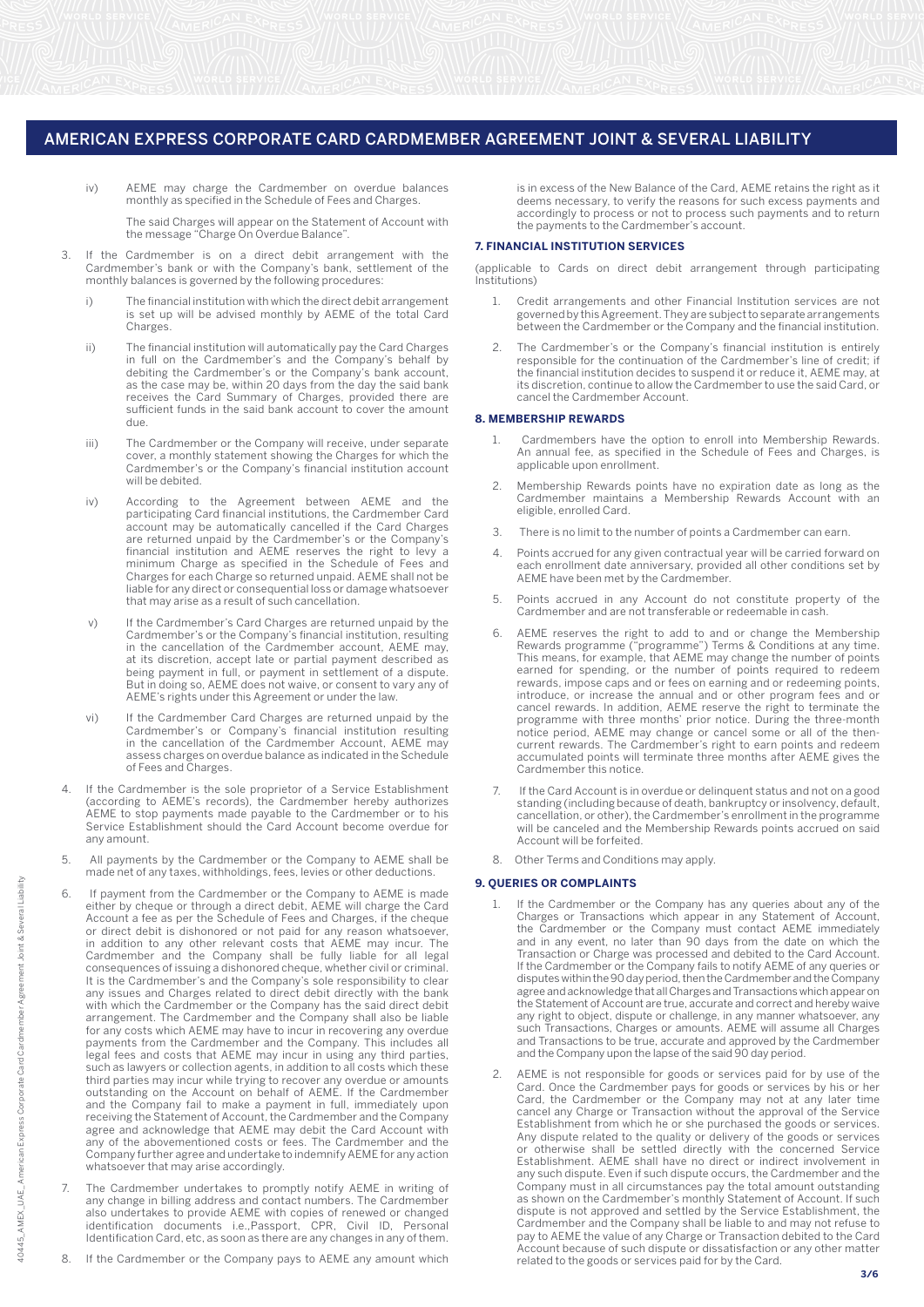- 3. AEME may at its discretion, raise an inquiry on behalf of the Cardmember with a Service Establishment and obtain the relevant supporting documentation for any disputed Transaction(s). AEME reserves the right to debit the Cardmember's Account with an Investigation Fee as specified in the Schedule of Fees and Charges, which covers the cost which AEME incurs while conducting its investigation over a disputed Transaction. However, if the investigation reveals that the disputed Transaction does not relate to the Cardmember in any manner, AEME will credit the Card Account for the disputed Transaction and will not charge the Investigation Fee. AEME shall make bona-fide and reasonable efforts to resolve a dispute raised by a Cardmember. The Cardmember will be liable for all costs associated with the collection of dues including legal and external agencies expenses.
- 4. Upon the request of the Cardmember or the Company, AEME will provide the Cardmember or the Company with reprints of his or her monthly Statement of Account, if at the time of the request this is available from AEME's records. There will be no Charges for reprints of the first three months lapsing preceding the request. However, a fee as specified in the Schedule of Fees and Charges, per each separate month required by the Cardmember will be charged for reprints of Statements of Account covering period later than three lapsing months preceding the request.

#### **10. TERMINATION OF THIS AGREEMENT**

- 1. The Cardmember or Company may at any time choose to terminate this Agreement by surrendering to AEME all Cards issued in the name of the Cardmember, accompanied with a letter requesting the termination of this Agreement, closing of the Account, and the cancellation of all Cards and services provided accordingly. However, the Agreement will not terminate and AEME will not agree to the termination unless AEME has received all Cards and payment in full towards the total amounts outstanding on the Account which shall immediately fall due and shall be payable upon termination. The Annual Membership Fee once paid will not be refunded to the Cardmember or to the Company, in whole or in part, under any circumstances.
- AEME shall, at all times, have the right to immediately terminate this Agreement for convenience without providing any reason for such termination. AEME reserves the right to cancel the Card and close the Account in the event of misuse or breach of this Agreement by the Cardmember or Company. In all of these events AEME shall not be responsible for any damages arising because of such cancellation and the Cardmember or the Company will not be entitled for a refund of the Annual Membership Fee or any part of it. Upon the termination of this Agreement or cancellation of the Card for any reason, all amounts outstanding on the Card Account shall fall due and shall be payable immediately. The Cardmember and the Company must pay in full the total amount outstanding on the Card Account and Transactions which are already debited to the Card Account or shown on a Statement of Account and shall be liable for all other amounts including Transactions and Cash Withdrawals, interest, fees and other Charges which are not yet debited to the Card Account or shown on a Statement of Account.
- 3. The Cardmember shall not use the Card after cancellation or expiration of the Card or after the termination of this Agreement. Except for what is provided under Clause 14 of this Agreement, all Charges arising because of the use of the Card by the Cardmember or because of any unauthorized use will be charged to the Card Account and the Cardmember and the Company shall be fully liable for all such Charges.
- 4. AEME may list any cancelled Card in its cancellation bulletin or otherwise inform the Service Establishments of such cancellation. If a Service Establishment requests the Cardmember to return or surrender a cancelled or an expired Card based on instructions from AEME, the Cardmember shall immediately adhere and comply with such a request.

#### **11. RENEWING THE CARD**

- The Cardmember and the Company authorize AEME to periodically renew the Card before its expiration.
- 2. Unless this Agreement is terminated, AEME may issue Replacement Cards for lost or stolen Cards. Such Replacement Cards will be governed by the provisions of this Cardmember Agreement as might be amended from time to time.
- 3. The renewal or non renewal of the Card is at the sole discretion of AEME.

## **12. DEATH OR BANKRUPTCY**

If the Cardmember is deceased AEME will cancel the Card and request the payment of the total amounts outstanding immediately through all available means. If the Cardmember or the Company is adjudicated bankrupt or insolvent AEME may at its ultimate discretion cancel and withdraw the Card or limit and restrict the use of such Cards in addition to any other rights which might be legally available for AEME in these circumstances. AEME may cancel and terminate all credit facilities and request the Cardmember and the Company to immediately pay the total amount outstanding on the Card Account even if such amounts were previously deferred.

#### **13. PROTECTING THE CARD AND PIN**

The Cardmember must at all times secure the Card and the PIN(s) and must take proper care to ensure that the Card is safe and prevent all other parties from using the Card or becoming aware of the PIN. The PIN must be kept in extreme secrecy. No note of PIN should be kept on the Card itself or anything usually kept with the Card. For proper protection, the PIN must not be kept in any written manner without being coded.

#### **14. LOST, STOLEN OR DAMAGED CARDS**

If the Cardmember loses the Card or if the Card is damaged or stolen or if the PIN became available to any other persons, the Cardmember or the Company must immediately inform AEME by telephone. In addition, the Cardmember or the Company shall provide AEME with a written notification within 3 days from the date of the occurrence of any of the above listed events, as per applicable laws. All notices pursuant to this article must be sent to the following address AMEX (Middle East) B.S.C. (c) - Emirates, P.O. Box 2390, Dubai, UAE. Or facsimile number: (+971) 04 4503715. To inform AEME by phone, call the number indicated in the website. If AEME is duly informed in the manner described above the Cardmember and the Company shall not be liable for any Charges made on the Card by any third parties after the Card has been reported lost or stolen. Failure on the Cardmember's or the Company's part to comply with the provisions of this article will render the Cardmember and the Company liable for all Transactions made on the lost or stolen Card until the time the Card is reported as lost or stolen to AEME. However, the Cardmember and the Company shall at all times be fully liable for all Charges including Cash Withdrawals even if these Charges were made by third parties if these third parties gained possession of the Card or the PIN with the knowledge, permission, approval or other acts of the Cardmember or because of the Cardmember's negligence. If the Card is found after it was reported lost or stolen, the Cardmember may not use or attempt to use the Card at issue and shall immediately inform AEME which will take the appropriate action.

#### **15. FRAUDULENT TRANSACTIONS**

- If the Cardmember commits or attempts to commit any fraudulent transaction of any nature as determined by AEME, or applicable laws, AEME has the right to immediately cancel the Card in addition to any other legal action available by law. The Cardmember and the Company shall be fully liable for all amounts and damages of any nature that AEME, Service Establishments or third parties may sustain because of his or her fraudulent acts. AEME shall have the right to and is hereby authorized to file complaints and reports on behalf of the Cardmember and to provide information about the Card, Account or Transactions to any competent court, or regulatory or government authority and to participate in any investigation of fraud.
- If the Cardmember uses his or her Card in compliance with the provisions of this Agreement to pay for goods or services offered online over the internet on websites which display the "Online Fraud Protection Guarantee" logo, the Cardmember shall not be liable for any fraudulent Unauthorized Transaction made on his or her Card unless the Cardmember fails to notify AEME of such fraudulent Transaction within 30 days from the date of receipt of the Statement of Account where such fraudulent Transaction appears.

## **16. LIABILITY AND REFUNDS**

- AEME shall not be liable if a Service Establishment does not accept the Card or if the Card is not accepted for use at an ATM for any reason whatsoever. If a Service Establishment agrees to refund the amount of any Charge to the Cardmember, AEME will only credit the Card Account if AEME receives a proper refund confirmation from the Service Establishment. AEME is not responsible in any manner for the goods or services supplied to the Cardmember.
- 2. Unless expressly provided otherwise, AEME shall only be responsible for Transactions on the Cardmember Account if the Card is misused before the Cardmember has received it.
- AEME will only pay back the amounts erroneously charged to the Card Account and any interest on those amounts. In all circumstances, the Cardmember and the Company shall be liable for all amounts or damages resulting from the Cardmember committing or attempting to commit fraud.
- Whenever necessary and in particular in any of the circumstances set out in Clauses 14, 15 and 16 of this Agreement, the Cardmember and the Company agree to cooperate and to exert their best efforts to assist in any investigation that AEME may wish to make.
- 5. AEME shall not be liable in any manner for any amounts, claims or damages of any nature resulting from any i) non-acceptance of the Card or the way the Card is accepted or declined, ii) failure by AEME to perform its obligations under this Agreement arising from a technical failure of any kind including systems failure, date or other data processing failures, industrial dispute or any other event beyond the reasonable control of AEME, iii) indirect, special or consequential damages arising for any cause under this Agreement.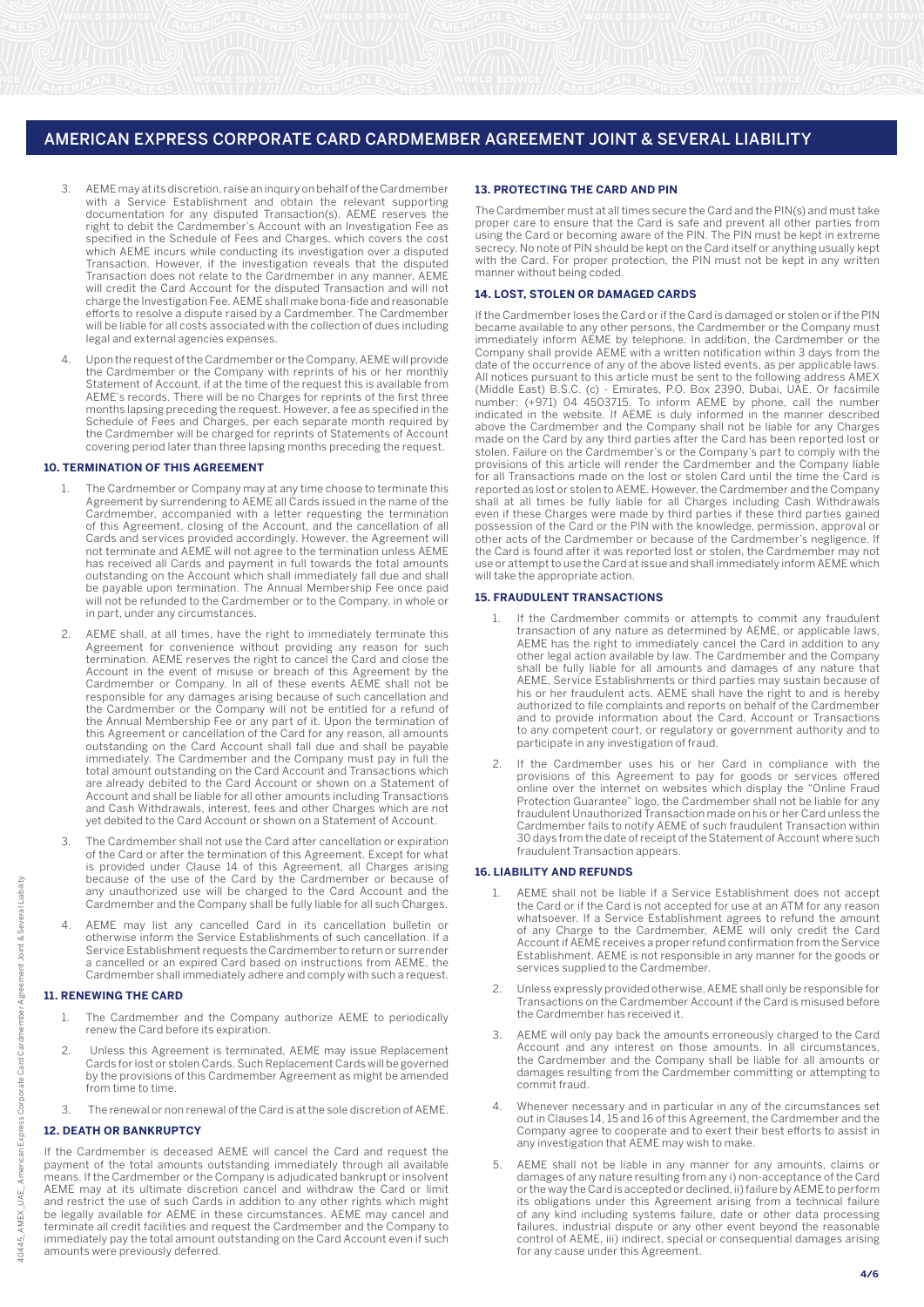6. The Cardmember and the Company are jointly and severally liable for all amounts due on the Card Account including Charges on the Card.

# **17. CHANGE OF AGREEMENT**

- 1. AEME shall, at all times, unless prohibited by applicable laws, have the right to unilaterally change all or any of the provisions of this Agreement including the fees, Charges, and interest rates on the Schedule of Fees and Charges, or other applicable to the Card or Card Account. AEME will notify the Cardmember and the Company of any changes either by written or electronic communication or by publishing the changes in any manner or by any other appropriate means. Unless AEME decides the changes should be effective immediately or otherwise, all changes shall become effective and binding upon the lapse of 7 days from the date of the publishing or notification of the changes. The Cardmember's and the Company's final and full approval to any changes will be assumed after the lapse of the aforementioned 7 day period or any other period determined by AEME. Regardless of the aforementioned provisions, the use of the Card after the publishing or notification of any changes is a confirmation of the Cardmember's full and final approval to such changes. If the Cardmember does not agree to any of the changes, the Cardmember must immediately surrender the Card cut in half to AEME accompanied with a written request of the termination of this Agreement.
- 2. AEME may, in its sole discretion, choose to not exercise any right under this Agreement, including the right to impose the full amount of any charge, without waiving that right. Any waiver of a right by AEME must be in writing and signed by AEME. Except as AEME may agree in writing, AEME will not waive any rights if AEME (a) accept a late or partial payment, (b) accept a check or other payment marked "payment in full" or tendered with other conditions or limitations, (c) extend the due date of any payment due under this Agreement, and or (d) release any collateral or person responsible for the Cardmember's or the Company's obligations under this Agreement.

#### **18. ASSIGNMENT**

AEME shall at all times have the right to assign or transfer all or any part of its rights, benefits or obligations under this Agreement to any of its affiliates, subsidiaries, branches, sister or mother companies, business partners or third parties. AEME shall also have the right to transfer, securitize, sell, pledge or dispose of all or any part of the receivables due on the Card Account. The Cardmember and the Company ratify and agree in advance to all such acts. Any such assignee of AEME shall be deemed a third-party beneficiary of this Agreement to the same extent as if it were a party hereto, and shall have the right to enforce the provisions of this Agreement. The Cardmember hereby agrees and acknowledges all such acts now and at the time of each assignment or transfer.

## **19. PRIVACY AND APPLICABLE LAW**

- 1. The Cardmember agrees to comply with all applicable exchange control regulations which may be issued from time to time.
- 2. This Agreement, the performance and construction of its provisions and all matters arising because of the issuance or use of the Card are subject to the English law and the courts of Dubai International Financial Centre (DIFC) at Dubai shall have jurisdiction and be competent to decide over all disputes or matters arising in relation to this Agreement, the Card or other relevant matter. The Cardmember also agrees that AEME may initiate collection procedures or other legal action in any other jurisdiction in which the Cardmember may be resident or domiciled from time to time and agrees to submit to the choice of such jurisdiction.
- It may not be reasonably possible for AEME to maintain original copies of all vouchers, receipts, records of Transactions and other documents signed by the Cardmember to process any Transaction or other documents signed in connection with the use of the Card. It is AEME's policy to place the same on microfilm or to maintain the same in electronic form. Accordingly, the Cardmember hereby agrees that such microfilm, electronic records or data maintained in any form by AEME or any copies or prints thereof even if not signed are true, complete and accurate and shall be final conclusive evidence admissible at any court of law to evidence any fact or matter whether related to the Account or to a Transaction or Charge and waives any right to object, dispute or challenge such evidence in any manner. The Cardmember also agrees that any such evidence may be used in any procedure for verification of his or her signature.
- 4. AEME will:
	- (a) Disclose information about the Cardmember, his or her Card Account and Charges on his or her Card Account (which may include details of goods and or services purchased) to companies within the American Express group of companies worldwide (including third parties and other organizations which issue the Card or provide relevant services), to any other party whose name or logo appears on the Card issued to the

Cardmember, to any party authorized by the Cardmember, to our processors and suppliers and to organizations which accept the Card in payment for goods or services purchased by the Cardmember and obtain such information from those parties, in order to administer and service the Card Account, process and collect Charges on it and manage any benefits or insurance programs in which the Cardmember is enrolled. When the Cardmember purchases goods or services on behalf of a third party, the Cardmember confirms that he or she has obtained the consent of the third party to the disclosure of his or her information to American Express group of companies worldwide for these purposes;

- (b) Use information about the Cardmember and information about how he or she uses his or her Card Account to develop lists for use within the American Express group of Companies worldwide (including other organizations which issue the Card) and other selected companies in order that AEME or these companies may develop or make offers to the Cardmember (by mail, email, telephone, or SMS or any other mode of communication) of products and services in which the Cardmember might be interested. The information used to develop these lists may be obtained from the Application, from information on where the Card is used and information about the nature of the Charges made on the Cardmember's Card, from surveys and research (which may involve contacting the Cardmember by mail or telephone) and from information obtained from other external sources such as merchants or marketing organizations;
- (c) Exchange information about the Cardmember and his or her Card Account with credit rating agencies, Credit Bureaus, or regulatory authorities, and report any Transaction, event, matter or incidence related to the Card or the Cardmember to the regulatory authorities. Such information may be shared with other organizations in assessing applications received from the Cardmember or from members of his or her household for credit or other facilities and for preventing fraud and tracking debtors;
- (d) Carry out credit checks whilst any money is owed by the Cardmember or Company on the Card Account (including<br>contacting the Cardmember or Company's bank, financial contacting the Cardmember or Company's bank, institution or approved referee) and disclose information about the Cardmember or Company and the Card Account to collection agencies and lawyers for the purpose of collecting debts on the Cardmember's Card Account;
- (e) Carry out further credit checks and analyze information about the Cardmember or Company and charges on his or her Card Account, to assist in managing the Cardmember's Card Account, authorizing Charges on it and to prevent fraud;
- (f) Monitor and or record any telephone calls between AEME and the Cardmember or Company, either directly by AEME or by organizations selected by AEME, to maintain evidence of the contents of such telephone calls and to ensure consistent servicing levels (including staff training) and Account operation;
	- (g) Undertake all of the above within and outside the Middle East;
	- 5. If the Cardmember believes that any information AEME holds about him or her is incorrect or incomplete, the Cardmember must write without delay to AMEX (Middle East) B.S.C. (c)-Emirates, P.O. Box 2390, Dubai, UAE.

#### **20. DATA PROTECTION AND CONFIDENTIALITY**

- The Cardmember hereby explicitly consents to the collection, storage, use, and transfer (in electronic or other form) of Cardmember's personal data by the American Express group of companies worldwide and affiliates (inside or outside of the UAE) for the purpose of implementing, administering, and managing the Cardmember's Account and making available the Card. The Cardmember understands that AEME may hold certain personal information about the Cardmember, including, but not limited to, name, home address, and telephone number, date of birth, identification number, salary, nationality, and job title for the purpose of implementing, managing and administering the Cardmember's Account. Additionally, AEME may send the Cardmember marketing information (e.g. newsletters, product information or event invitations) concerning products and services of interest to the Cardmember, and the Cardmember's personal data may be used by AEME to submit offers to the Cardmember and to provide the Cardmember with the best possible service.
- 2. The Cardmember understands and agrees that AEME may:
- a. use information about the Cardmember and information about how he or she uses his or her Card Account to develop lists for use within the American Express group of Companies worldwide (including other organizations which issue the Card) and other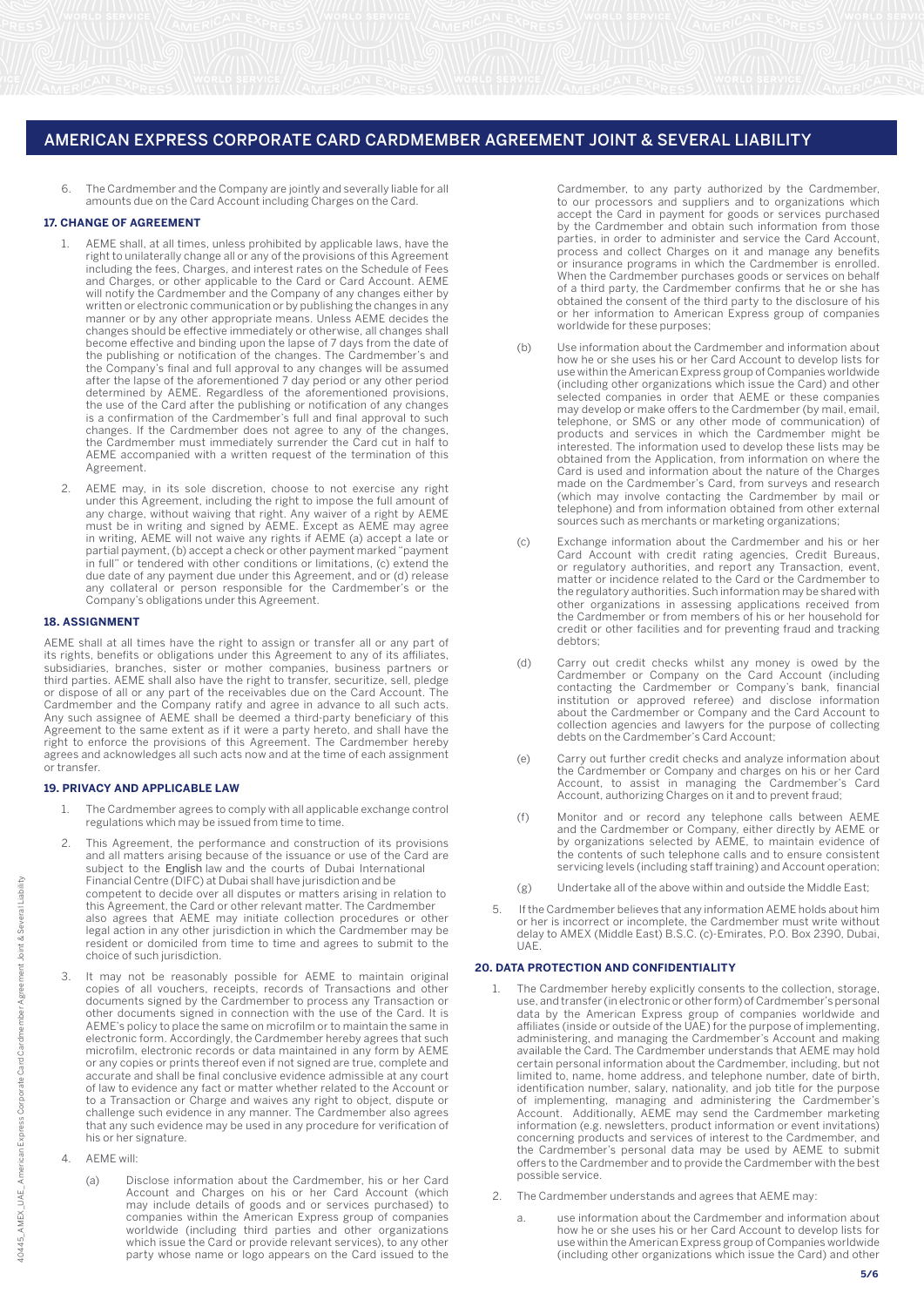selected companies in order that AEME or these companies may develop or make offers to the Cardmember (by mail, email, telephone, SMS or any other mode of communication) of products and services in which the Cardmember might be interested. The information used to develop these lists may be obtained from the Application, from information on where the Card is used and information about the nature of the Charges made on the Cardmember's Card, from surveys and research (which may involve contacting the Cardmember by mail or telephone) and from information obtained from other external sources such as merchants or marketing organizations;

- b. exchange information about the Cardmember and his or her Card Account with credit rating agencies, Credit Bureaus (including without limitation the Eithad Credit Bureau), or regulatory authorities, and report any Transaction, event, matter or incidence related to the Card or the Cardmember to the regulatory authorities. Such information may be shared with other organizations in assessing applications received from the Cardmember or from members of his or her household for credit or other facilities and for preventing fraud and tracking debtors;
- c. carry out credit checks whilst any money is owed by the Cardmember on his or her Card Account (including contacting the Cardmember's bank, financial institution or approved referee) and disclose information about the Cardmember and his or her Card Account to collection agencies and lawyers for the purpose of collecting debts on the Cardmember's Card Account;
	- d. carry out further credit checks and analyze information about the Cardmember and charges on his or her Card Account, to assist in managing the Cardmember's Card Account, authorizing Charges on it and to prevent fraud;
	- e. monitor and/or record any telephone calls between AEME and the Cardmember, either directly by AEME or by organizations selected by AEME, to maintain evidence of the contents of such telephone calls and to ensure consistent servicing levels (including staff training) and Account operation;
	- f. undertake all of the above within and outside the Middle East;
- g. undertake all of the above in respect of any Supplementary Cardmember on the Card Account. When the Cardmember has approved the issue of a Supplementary Card, the Cardmember confirms that he or she has obtained the consent of the Supplementary Cardmember to disclose his or her information to American Express group of companies worldwide and process it for the above purposes.
	- 3. The Cardmember understands that data will be held only as long as is necessary to implement, administer, and manage the Account and make available the Card. The Cardmember understands that Cardmember may, at any time, view data, request additional information about the storage and processing of the data, require any necessary amendments to the data or refuse or withdraw the consents herein, in any case without cost, by contacting AEME in writing.
	- 4. Further details in respect of the collection, processing, transfer and disclosure of personal data are available online at www.americanexpress.ae .
	- The Cardmember authorises AEME to obtain information, on an ongoing basis, from the Etihad Credit Bureau, banks and other financial institutions, the Cardmember's employer or any other body as AEME deems appropriate, about the Cardmember's financial and nonfinancial affairs which includes but is not limited to the details of the Cardmember's banking facilities, financial position, income and any other information relating to the Cardmember which AEME deems appropriate without any reference to the Cardmember.
	- 6. The Cardmember understands and agrees that AEME may disclose Confidential Information:
- a. about the Cardmember, his or her Card Account and Charges on his or her Card Account (which may include details of goods and/or services purchased) to companies within the American Express group of companies worldwide (including third parties and other organizations which issue the Card or provide relevant services), to any other party whose name or logo appears on

the Card issued to the Cardmember, to any party authorized by the Cardmember, to AEME's processors and suppliers and to organizations which accept the Card in payment for goods or services purchased by the Cardmember and obtain such information from those parties, in order to administer and service the Card Account, process and collect Charges on it and manage any benefits or insurance programmes in which the Cardmember is enrolled or if required by applicable law. When the Cardmember purchases goods or services on behalf of a third party, the Cardmember confirms that he or she has obtained the consent of the third party to the disclosure of his or her information to American Express group of companies worldwide for these purposes;

- b. to its professional advisors who are under a duty of confidentiality to AEME;
	- c. to any actual or potential assignee or transferee (or any agent or adviser of any of the foregoing) of AEME;
	- d. to the UAE Central Bank or any UAE court, tribunal or regulatory, supervisory, tax or other governmental or quasi-governmental authority having jurisdiction over AEME or any other member of the American Express group of companies worldwide, or any other court, tribunal or authority;
	- e. to any credit reference agencies (including Al Etihad Credit Bureau), rating agency, insurer or insurance broker or direct or indirect provider of credit protection to AEME in connection with the Card and Account;
	- f. to any party that provides services to the Cardmember through AEME as an intermediary;
	- g. to any party that AEME reasonably believes to be acting on the Cardmember's behalf, including without limitation payment recipients, beneficiaries of the Cardmember's Account, nominees, intermediaries, correspondent and agent banks, clearing houses and clearing or settlement system;
- h. to any other party to the extent necessary, in AEME's sole discretion, for AEME to provide the Account and the Card;
	- i. as may be required by Applicable Law;
	- j. as otherwise specified in this Agreement; and
	- k. as may be required in order to preserve or enforce any of AEME's rights or remedies against the Cardmember.
	- The Cardmember agrees to provide any information or documents that AEME may require and waives any confidentiality rights applicable under data protection, bank secrecy or similar laws in respect of all such information which AEME may disclose in accordance with this clause.

#### **21. MISCELLANEOUS**

- 1. The Cardmember agrees to comply with all applicable exchange control regulations which may be issued from time to time.
- It may not be reasonably possible for AEME to maintain original copies of all vouchers, receipts, records of Transactions and other documents signed by the Cardmember to process any Transaction or other documents signed in connection with the use of the Card. It is AEME's policy to place the same on microfilm or to maintain the same in electronic form. Accordingly, the Cardmember hereby agrees that such microfilm, electronic records or data maintained in any form by AEME or any copies or prints thereof, even if not signed, are true, complete and accurate and shall be final conclusive evidence admissible at any court of law to evidence any fact or matter whether related to the Account or to a Transaction or Charge and waives any right to object, dispute or challenge such evidence in any manner. The Cardmember also agrees that any such evidence may be used in any procedure for verification of his or her signature.
- 3. If the Cardmember believes that any information AEME holds about him or her is incorrect or incomplete, the Cardmember must contact without delay to AMEX (Middle East) B.S.C. (c) (UAE branch), by phone +971 4 4492222 or write to AMEX (Middle East) B.S.C. (c)-Emirates, P.O. Box 2390, Dubai, UAE.



The Card is issued by Amex (Middle East) B.S.C. (c) – Emirates, a branch of Amex (Middle East) B.S.C. (c), Bahrain pursuant to a license from American Express. American Express is a registered trademark of American Express.

AMEX (Middle East) B.S.C. (c) is regulated and licensed by the Central Bank of Bahrain as a Financing Company. AMEX (Middle East) B.S.C. (c) – Emirates, the UAE branch of AMEX (Middle East) B.S.C. (c) is regulated and licensed by the Central Bank of the UAE.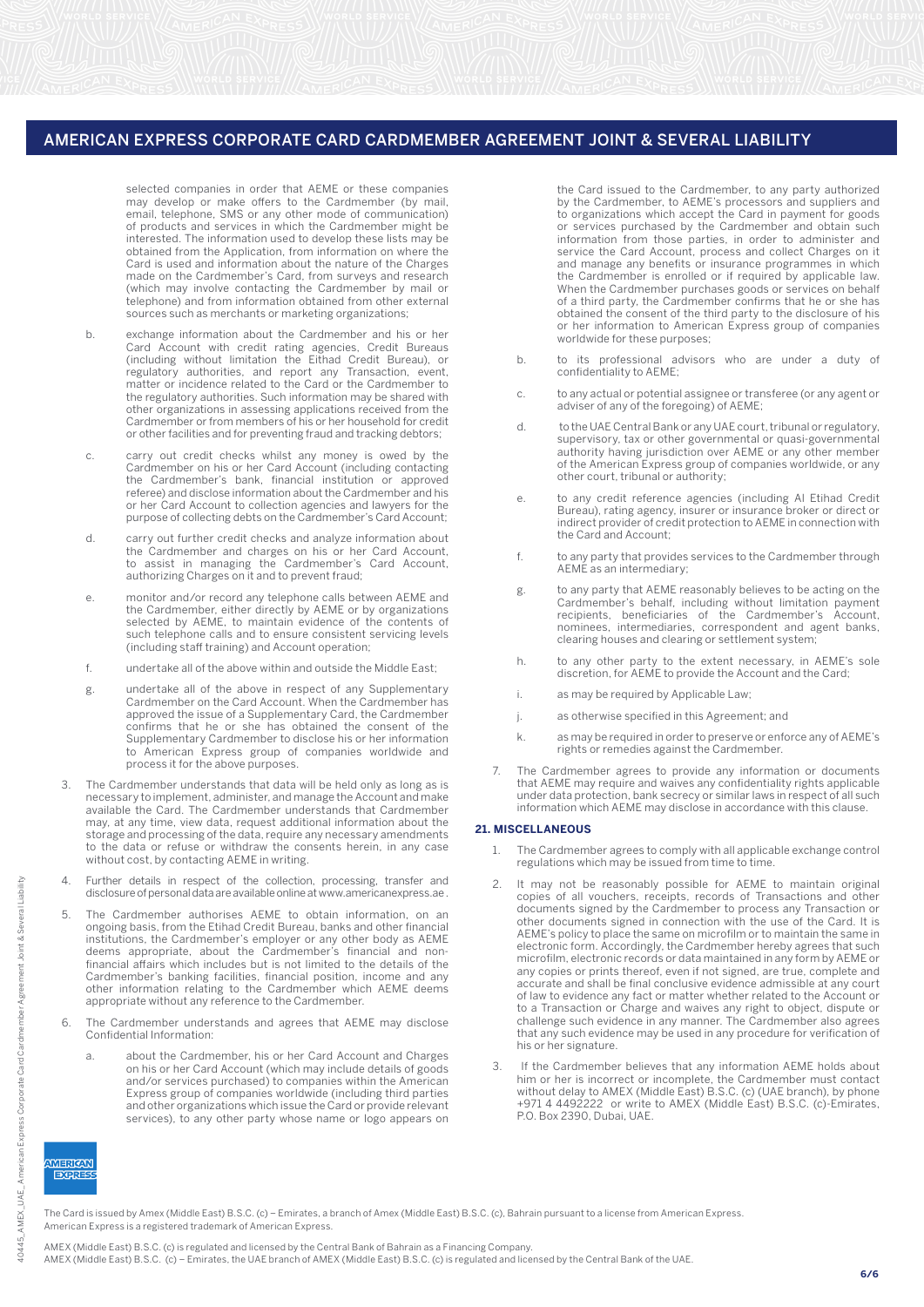# **AMERICAN EXPRESS**

# **المسؤولية التضامنية والتكافلية عن اتفاقية عضوية بطاقة أمريكان إكسبريس للشركات**

# **بطاقة أمريكان إكسبريس للشركات**

# **أطراف االتفاقية**

أطراف اتفاقية عضوية البطاقة الماثلة ("الاتفاقية") هم أميكس (الشرق الأوسط) ش.م.ب (مقفلة) - الإمارات، فرع من فرع من فروع أميكس (الشرق الأوسط) ش.م.ب (مقفلة) – ("أمريكان إكسبريس الشرق الأوسط") وعضو البطاقة، الذي يظهر اسمه على البطاقة ("عضو البطاقة") والذي وافقت شركة عضو البطاقة على أن يحمل بطاقة الشركات. يُرجى قراءة االتفاقية الماثلة بتمعن نظراً أن استخدام البطاقة يخضع لشروط وأحكام االتفاقية. تصبح االتفاقية الماثلة سارية وملزمة عند استالم البطاقة، أو بالتوقيع على الوجه الخلفي للبطاقة أو عند أول استعمال لها أو عن طريق القبول الرقمي. يدرك عضو البطاقة ويوافق على أن أي قبول رقمي سيكون ملزماً لعضو البطاقة كما لو جرى توقيع االتفاقية الماثلة واالتفاق عليها وقبولها في نسخة ورقية وتوقيعها بالحبر. تُستكمل االتفاقية الماثلة بجداول الرسوم والتكاليف المطبقة على حساب البطاقة الخاص بعضو البطاقة. وعلى النحو المنصوص عليه في وقت تقديم طلب الحصول على بطاقة الشركات، تُلزم االتفاقية الماثلة عضو البطاقة والشركة بالمسؤولية عن النفقات على النحو المبين أدناه:

#### **.1 التعريفات**

"الحساب" - أي حساب تفتحه أمريكان إكسبريس الشرق األوسط باسم شركة عضو البطاقة إلصدار بطاقة، بموجب الشروط واألحكام الماثلة.

"أمريكان إكسبريس الشرق الأوسط" – أميكس (الشرق الأوسط) ش.م.ب (مقفلة) وخلفائها والمتنازل إليهم منها وشركاتها التابعة والشقيقة والقابضة وفروعها وعلى وجه الخصوص أميكس (الشرق الأوسط) ش.م.ب (مقفلة) – الإمارات.

"البطاقة" أو "البطاقة األساسية" - بطاقة الشركات الصادرة من أمريكان إكسبريس الشرق األوسط إلى عضو البطاقة بموجب حساب بطاقة الشركات، إلدارة الحساب، وتشمل البطاقات األساسية والبديلة.

"عضو البطاقة" أو "عضو البطاقة األساسية" - الشخص الذي صدرت البطاقة باسمه لفرض الرسوم على المعامالت ومنها عمليات السحب النقدي على الحساب.

"السحب النقدي" أو "إكسبريس كاش" - أي سحب لمبالغ نقدية يتم باستخدام البطاقة ورقم التعريف الشخصي من خالل أجهزة الصراف اآللي أو بأي وسيلة أخرى يجيزها عضو البطاقة.

"رسوم السحب النقدي" - الرسوم المنصوص عليها في جدول الرسوم والتكاليف والتي يجب أن يدفعها عضو البطاقة مقابل معامالت السحب النقدي.

"التكاليف" - جميع المبالغ المقيدة على الحساب والناشئة عن إصدار أو استعمال البطاقة (البطاقات) أو لأى سبب آخر بموجب الشروط والأحكام الماثلة وتشمل على سبيل المثال لا الحصر جميع معامالت البطاقة والسحب النقدي والتكاليف والفائدة والمصروفات والتكلفة القانونية، أو أي رسوم أخرى أو تعويضات متفق عليها.

"رسوم على الرصيد المتبقي" - المبلغ المحدد في جدول الرسوم والتكاليف والمستحق الدفع على عضو البطاقة.

"المعلومات السرية" - جميع المعلومات المتعلقة بعضو البطاقة والتي تعتبر، من حيث القانون أو العرف أو العقد، سرية بطبيعتها بخالف ما يتعارض مع ذلك في أي مستند آخر، فإن أي معلومات:

- )أ( تكون متاحة عامة في وقت تقديمها أو تصبح متاحة عامة بدون إخالل من أمريكان إكسبريس الشرق األوسط لواجب السرية؛
- )ب( تكون معروفة لشركة أمريكان إكسبريس الشرق األوسط )بدون التزام بالسرية تجاه عضو البطاقة) قبل أن يفصح عنها عضو البطاقة؛
- )ج( جرى تطويرها بشكل مستقل بواسطة أمريكان إكسبريس الشرق األوسط دون الرجوع إلى المعلومات التي أفصح عنها عضو البطاقة؛
- )د( تم الحصول عليها بشكل قانوني دون التزام بالسرية من شخص آخر غير عضو البطاقة، بشرط أال يكون معروفاً لدى أمريكان إكسبريس الشرق األوسط بأن ذلك الشخص ملزم بالسرية فيما يتعلق بتلك المعلومات، لن تعتبر معلومات سرية ألغراض االتفاقية الماثلة ولن تخضع بالتالي لأي واجب بالمحافظة على السرية.

"الشركة" - صاحب حساب بطاقة الشركات أو المنشأة أو العمل أو المؤسسة الذي تم فتح الحساب باسمه لدى أمريكان إكسبريس الشرق األوسط والذي فوض بإصدار بطاقة الشركات إلى عضو البطاقة.

"القبول الرقمي" - أي قبول لالتفاقية الماثلة من خالل قناة إلكترونية، ويشمل على سبيل المثال ال الحصر عن طريق التوقيع اإللكتروني والنقر لقبول االستمارات.

"تاريخ االستحقاق" أو "تاريخ استحقاق الدفع" - استحقاق الدفع التام للرصيد الجديد على النحو المحدد في كشف الحساب ووجوب سداده على الفور.

"القنوات اإللكترونية" - أي قناة إلكترونية يستخدمها عضو البطاقة للوصول إلى حساب أو بطاقة،

وتشمل على سبيل المثال ال الحصر الهاتف والفاكس والبريد اإللكتروني والخدمات المصرفية عبر اإلنترنت وتطبيق الهاتف المحمول.

"التوقيع اإللكتروني" - أي رموز أو بيانات أخرى في صورة رقمية مرفقة بمستند مرسل إلكترونياً كوسيلة للتحقق من نية المرسل على توقيع المستند، ويشمل على سبيل المثال ال الحصر، النسخ المرسلة بالفاكس من المستند الذي يحمل التوقيع األصلي أو النسخ الممسوحة ضوئياً والمرسلة إلكترونياً من التوقيع األصلي.

"برنامج R Rewards Membership "- النقاط المكتسبة عن كل معاملة ينفذها عضو البطاقة، حيثما ينطبق البرنامج ورهناً بالشروط واألحكام النافذة.

"الرصيد الجديد" - إجمالي الرصيد المدين المستحق على حساب البطاقة لصالح أمريكان إكسبريس الشرق األوسط حسبما تظهره سجالتها في تاريخ كشف الحساب.

"رقم التعريف الشخصي" - رقم التعريف الشخصي المقدم إلى عضو البطاقة لكي يستخدمه مع البطاقة.

"البطاقة البديلة" - بطاقة جديدة تُصدر إلى عضو البطاقة في حالة فقدان البطاقة أو سرقتها أو تلفها أو عدم استالمها.

"جدول الرسوم والتكاليف" - صفحة منفصلة مقدمة من أمريكان إكسبريس الشرق األوسط وتتضمن تفاصيل الرسوم والتكاليف المطبقة على حساب البطاقة الخاص بعضو البطاقة. يعد جدول الرسوم والتكاليف جزءاً ال يتجزأ من االتفاقية الماثلة، ويجوز تغييره في أي وقت بواسطة أمريكان إكسبريس الشرق األوسط.

"مؤسسات الخدمة" - مقدمو السلع أو الخدمات الذين يقبلون بالبطاقة من أعضاء البطاقة كوسيلة لدفع مقابل مشتريات أو حجوزات السلع والخدمات.

"كشف الحساب" - كشف حساب شهري أو دوري آخر تقدمه أمريكان إكسبريس الشرق األوسط إلى عضو البطاقة األساسي والذي يعرض تفاصيل الرصيد الجديد المترتب على عضو البطاقة األساسي والمستحق الدفع إلى أمريكان إكسبريس الشرق األوسط.

"المعاملة" - أي مدفوعات يؤديها عضو البطاقة أو أي مبلغ تفرضه مؤسسة الخدمة مقابل أي سلع أو خدمات أو حجوزات تتم باستخدام البطاقة (البطاقات) أو رقم التعريف الشخصي أو بأي طريقة أخرى بما في ذلك، على سبيل المثال ال الحصر، األوامر البريدية أو اإللكترونية أو الهاتفية أو أوامر الفاكس، أو أي وسيلة اتصال أو أي حجوزات أخرى مرخص بها بغض النظر عما إذا كان قد جرى التوقيع على الطلب أو اإليصال من قبل عضو البطاقة.

"معاملة غير مفوضة" - أي معاملة تُنفذ على البطاقة بواسطة أي طرف آخر غير عضو البطاقة دون تفويض أو موافقة عضو البطاقة.

# **.2 استعمال البطاقة**

- .1 يجب على عضو البطاقة أن يوقع عليها بحبرٍ جافٍ فور استالمه لها، ويجب عليه أيضاً حمايتها والمحافظة على السرية التامة ألي رقم تعريف شخصي وبمعزل عن بطاقته. ويلتزم عضو البطاقة بعدم استعمال البطاقة بعد انتهاء فترة الصالحية المطبوعة عليها، وكذلك عدم استعمالها بعد تلفها أو سحبها أو إلغائها.
- .2 على الرغم من حق عضو البطاقة في استعمال البطاقة، تظل البطاقة دوماً ملكاً لشركة أمريكان إكسبريس الشرق األوسط. يتعين على عضو البطاقة تسليم البطاقة فوراً عند أي طلب من أمريكان إكسبريس الشرق األوسط أو أي مؤسسة خدمة أو أي ممثل آخر لشركة أمريكان إكسبريس الشرق األوسط، بناءً على تعليمات أمريكان إكسبريس الشرق األوسط. يجوز لمؤسسة الخدمة أو أي ممثل آخر لشركة أمريكان إكسبريس الشرق األوسط، بمحض اختيارها، وتبعاً لتعليمات من أمريكان إكسبريس الشرق األوسط، سحب البطاقة وحجزها واالحتفاظ بها نيابة عن أمريكان إكسبريس الشرق الأوسط.
- يعد عضو البطاقة الشخص الوحيد المفوض باستعمالها في المعاملات بما في ذلك عمليات السحب النقدي أو للتعريف بنفسه أو ألي غرض آخر. وال يجوز لعضو البطاقة تمكين أي شخص آخر من استخدام البطاقة أو رقم التعريف الشخصي. يلتزم عضو البطاقة بحماية البطاقة من سوء االستعمال من خالل إبقائها تحت إشرافه الشخصي في جميع الأوقات.
- .4 تُصدر البطاقة إلى عضو البطاقة حصراً ألغراض إتمام المعامالت والسحب النقدي نيابة عن الشركة.
- .5 في حال استعمل عضو البطاقة بطاقتة لغرض شراء سلع أو خدمات من مؤسسة .<br>خدمة بصورة متكررة أو دورية (مثل الاشتراك في المجلات الدورية والقنوات التلفزيونية وما شابه ذلك) ("النفقات المتكررة") أو بالتقسيط أو بالدفعات الدورية (مثل التأمين)، يفوض عضو البطاقة شركة أمريكان إكسبريس الشرق األوسط بدفع جميع النفقات المتكررة أو الدفعات الدورية أو األقساط نيابة عنه عند طلب مؤسسة الخدمة، ويتعهد عضو البطاقة والشركة بأن يسددا إلى أمريكان إكسبريس الشرق األوسط تبعاً لذلك. يتوجب على عضو البطاقة إبالغ مؤسسة الخدمة وأمريكان إكسبريس الشرق األوسط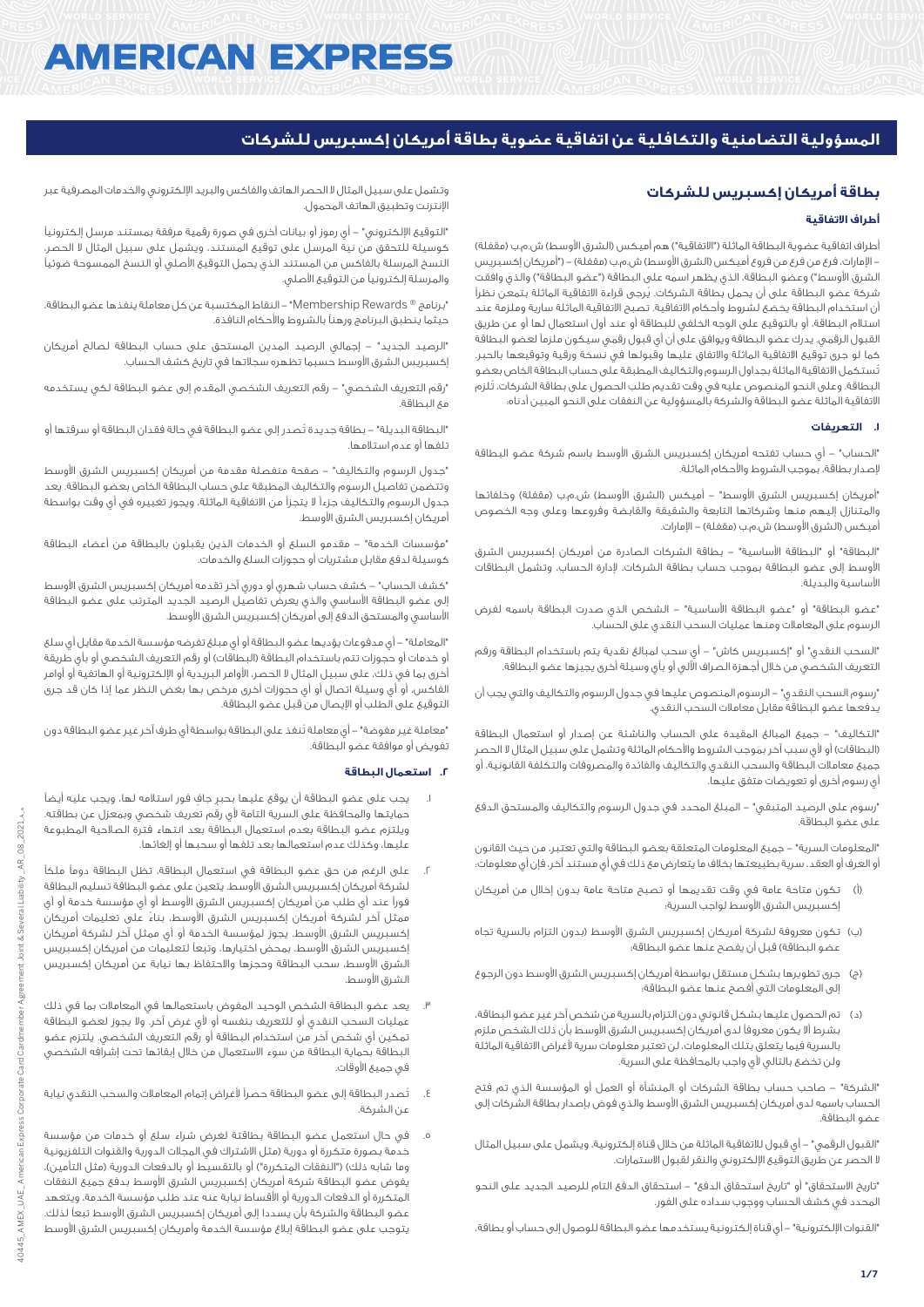خطياً فيما إذا رغب في إيقاف أي مدفوعات دورية من هذا القبيل. لن تتحمل أمريكان إكسبريس الشرق الأوسط المسؤولية عن أي إخلال أو إلغاء أو إنهاء لأي ترتيب أو علاقة قانونية (مثل وثيقة التأمين) بسبب عدم استطاعة أمريكان إكسبريس الشرق الأوسط دفع النفقات المذكورة نتيجة وجود متأخرات على حساب عضو البطاقة. وكذلك لن تتحمل المسؤولية عن أي أضرار أياً كان نوعها إذا لم تدفع أمريكان إكسبريس الشرق األوسط أو تأخرت في دفع أي رسوم أو دفعات أو أقساط بسبب أي خلل فني أو خطأ أو ألي سبب يخرج عن سيطرتها المعقولة.

- .6 ال يجوز لمالكي مؤسسات الخدمة ممن هم أعضاء البطاقة استعمال بطاقاتهم في مؤسسات الخدمة الخاصة بهم. ال يجوز لعضو البطاقة استعمال البطاقة لتمويل أي جزء من أعماله التجارية أو استيفاء متطلبات رأس المال العامل.
- .7 يتحمل عضو البطاقة والشركة المسؤولية التضامنية عن جميع المبالغ المستحقة على الحساب وجميع النفقات المترتبة على البطاقة الصادرة إلى عضو البطاقة.
- .8 ال يحق لعضو البطاقة استعمال البطاقة لسحب أموال نقدية من مؤسسات الخدمة، وال يجوز له استعمالها إال لشراء السلع أو الخدمات.
- .9 ال يجوز لعضو البطاقة استعمال البطاقة لسداد ثمن أي مشتريات أو خدمات غير مشروعة أو غير قانونية ويكون مسؤوالً عن أي استعمال يخالف أي قوانين ولوائح محلية أو غير ذلك. يوافق عضو البطاقة أيضاً على تعويض أمريكان إكسبريس الشرق األوسط عن أي إجراء أياً كان ينشأ نتيجة لمثل هذه المعامالت.
- .<sub>ا. ي</sub>فوض عضو البطاقة والشركة صراحةً شركة أمريكان إكسبريس الشرق الأوسط باستخدام المعلومات المقدمة من عضو البطاقة في األنشطة الترويجية المستهدفة لشركة أمريكان إكسبريس الشرق األوسط والتي تشمل على سبيل المثال ال الحصر، األنشطة الترويجية التي تُجرى باالشتراك مع جهات خارجية تختارها أمريكان إكسبريس الشرق األوسط، وفي البحوث واستطالعات الرأي الخارجية، وذلك في حدود القوانين النافذة.
- .11 يوافق عضو البطاقة على اتباع إجراءات تفعيل البطاقة التي تضعها أمريكان إكسبريس الشرق األوسط من وقت آلخر، وأن يخضع أيضاً ألي عمليات مصادقة وتحقق من الهوية من قبل أمريكان إكسبريس الشرق الأوسط أو أي طرف ثالث (مثل وكالات التصنيف الائتماني، والوكالات الحكومية، ومؤسسات الخدمة، وما إلى ذلك).
- .12 سوف يتم تقييد جميع النفقات على الحساب مقومة بعملة الفواتير )وهي بالدوالر الأمريكي). وأي معاملات تجرى بعملات أخرى غير عملة الفواتير ستقيد على الحساب بعد إجراء التحويل المبين في البند

# **.3 الحساب**

- أمريكان إكسبريس الشرق الأوسط مفوضة بإدارة وتشغيل حساب البطاقة بالكامل وبقيد جميع النفقات والمعامالت التي تجرى على البطاقة والتكاليف والمبالغ األخرى التي يتحمل عضو البطاقة والشركة المسؤولية عنها. يتعهد عضو البطاقة والشركة ويضمنان على نحو لا رجعة فيه بأن يدفعا إلى أمريكان إكسبريس الشرق الأوسط جميع النفقات والمبالغ المقيدة أو المستحقة على حساب البطاقة سواء تم أو لم يتم إصدار سجل بالنفقات أو المعاملة أو التوقيع عليه في مؤسسة الخدمة.
- .2 باستثناء ما هو منصوص عليه في البندين 9 و14 من االتفاقية الماثلة، يقر عضو البطاقة والشركة ويوافقان على أن جميع النفقات التي تقيدها أمريكان إكسبريس الشرق األوسط - في أي وقت - على حساب البطاقة صحيحة ودقيقة. كما يقر عضو البطاقة والشركة بأن جميع السجالت والبيانات التي تحتفظ بها أمريكان إكسبريس الشرق األوسط على رقائق الميكروفيلم أو غيرها من الوسائل المطبوعة أو اإللكترونية فيما يتعلق بالمعامالت أو النفقات أو البطاقة أو حساب البطاقة صحيحة ودقيقة ومكتملة ويجوز استخدامها لإلثبات لدى القضاء كبينة قاطعة حائزة للحجية وال يجوز جحدها أو الطعن عليها بأي شكل من األشكال.
- .3 يجوز لشركة أمريكان إكسبريس الشرق األوسط، بمحض اختيارها المطلق، رفض أي طلب تفويض ولها أن ترفض أي معاملة بما في ذلك عمليات السحب النقدي بغض النظر عن السبب ودون تقديم أي إشعار إلى عضو البطاقة. وكذلك ال تتحمل أمريكان إكسبريس الشرق الأوسط المسؤولية عن منح أو إجازة التفويض لأى معاملة بسبب األعطال الفنية أو أي سبب آخر ذي طبيعة مماثلة. في كلتا الحالتين وفي أي حال آخر مماثل، ال تتحمل أمريكان إكسبريس الشرق األوسط المسؤولية سواء بشكل مباشر أو غير مباشر عن أي أضرار أياً كان نوعها بما في ذلك األضرار المالية أو االتفاقية أو العقابية أو التبعية التي قد تلحق بعضو البطاقة أو الشركة نتيجة ألي معاملة غير ناجحة أو غير مكتملة أو مرفوضة.
- يتعهد عضو البطاقة والشركة بأن يدفعا إلى أمريكان إكسبريس الشرق الأوسط جميع النفقات التي تقيد على حساب عضو البطاقة وثمن المشتريات وكافة المبالغ األخرى المستحقة لصالح شركة أمريكان إكسبريس الشرق األوسط بموجب شروط وأحكام االتفاقية الماثلة.

.5 إذا كان حساب البطاقة مربوطاً بالخصم المباشر من بنك عضو البطاقة أو بنك الشركة، فسيستلم البنك أيضاً ملخصاً شهرياً بالنفقات وسيستخدم الملخص للخصم المباشر من حساب عضو البطاقة. يبقى عضو البطاقة والشركة مسؤولين على النحو المبين في البند 2 )7( أعاله.

# **.4 الرسوم على العمالت األجنبية**

إن جميع المعامالت بما في ذلك عمليات السحب النقدي المنفذة بعملة غير الدوالر األمريكي سيتم تحويلها إلى الدوالر األمريكي. وسيجرى التحويل في تاريخ معالجة الرسوم بواسطة أمريكان إكسبريس الشرق األوسط، والذي قد ال يكون هو نفس تاريخ تحمل عضو البطاقة للرسوم ألنه يعتمد على وقت إرسال الرسوم إلى أمريكان إكسبريس الشرق األوسط. ما لم يشترط القانون النافذ سعر صرف محدد، يدرك عضو البطاقة ويوافق على أن نظام خزينة أمريكان إكسبريس سوف يطبق سعر صرف بناءً على أسعار الصرف التي تختارها من مصادر معتادة في يوم العمل السابق لتاريخ المعالجة أو أحدث سعر صرف متاح، مع إضافة رسوم معالجة التحويل لمرة واحدة على النحو المحدد في جدول الرسوم والتكاليف. إذا جرى تحويل الرسوم من قبل أطراف خارجية قبل إرسالها إلى أمريكان إكسبريس الشرق الأوسط، فإن أي تحويلات تجريها تلك الأطراف الخارجية ستكون بأسعار الصرف التي يختارونها.

- .1 سيتم قيد رسوم عضوية سنوية غير مستردة مقابل الحساب وخدمة حساب البطاقة )"رسوم العضوية السنوية"(، على النحو المحدد في جدول الرسوم والتكاليف. يوافق عضو البطاقة والشركة على دفع رسوم العضوية السنوية ويفوضان أمريكان إكسبريس الشرق األوسط بقيدها مباشرة على حساب عضو البطاقة. بمجرد دفع رسوم العضوية السنوية، لن تكون مستردة، كلياً أو جزئيا،ً إلى عضو البطاقة أو إلى الشركة تحت أي ظرف من الظروف.
- يحق لشركة أمريكان إكسبريس الشرق الأوسط في جميع الأوقات، ما لم يكن ذلك محظوراً بموجب القانون النافذ، تغيير أحكام وشروط دفع جميع الرسوم والتكاليف المطبقة على البطاقة ومبلغ تلك الرسوم والتكاليف بمحض اختيارها الخاص، ويكون لها الحق في تغيير أو زيادة أو تخفيض أي رسوم مطبقة على البطاقة أو الحساب أو عضو البطاقة، بما في ذلك، على سبيل المثال ال الحصر، رسوم العضوية السنوية والتجديد، ورسوم التأخر في السداد، ورسوم السحب النقدي، ورسوم الشيكات المرتجعة ورسوم رفض الخصم المباشر وأي رسوم أو أتعاب أخرى سواء كانت أو لم تكن مذكورة في االتفاقية الماثلة أو في جدول الرسوم والتكاليف. سيتم إبالغ عضو البطاقة بأي تغييرات وتعديالت من هذا القبيل بالطريقة التي تراها أمريكان إكسبريس الشرق األوسط مناسبة.

.3 إذا لم يوافق عضو البطاقة أو الشركة على أي تغييرات وتعديالت، يجب على عضو البطاقة أن يسلم فوراً البطاقة مقطوعة إلى نصفين إلى أمريكان إكسبريس الشرق األوسط مع طلب خطي بإنهاء االتفاقية الماثلة.

.4 يعتبر استعمال البطاقة من قبل عضو البطاقة للحصول على سحب نقدي بمثابة موافقة منه على دفع رسوم المعاملة على كل عملية سحب نقدي، على النحو المبين في البند 5 )5(.

.5 يتعين تقييم رسوم معاملة السحب النقدي، على النحو المبين في جدول الرسوم والتكاليف، على مبلغ كل عملية سحب نقدي ويتم تحميلها على حساب البطاقة.

# **.5 رسوم البطاقة**

- .1 سيتم قيد رسوم عضوية سنوية غير مستردة مقابل فتح وخدمة حساب البطاقة )"رسوم العضوية السنوية"(، على النحو المحدد في جدول الرسوم والتكاليف. يوافق عضو البطاقة والشركة على دفع رسوم العضوية السنوية ويفوضان أمريكان إكسبريس الشرق األوسط بقيدها مباشرة على حساب عضو البطاقة. بمجرد دفع رسوم العضوية السنوية، لن تكون مستردة، كلياً أو جزئيا،ً إلى عضو البطاقة أو إلى الشركة تحت أي ظرف من الظروف.
- .2 يحق لشركة أمريكان إكسبريس الشرق األوسط في جميع األوقات، ما لم يكن ذلك محظوراً بموجب القانون النافذ، تغيير أحكام وشروط دفع جميع الرسوم والتكاليف المطبقة على البطاقة ومبلغ تلك الرسوم والتكاليف بمحض اختيارها الخاص، ويكون لها الحق في تغيير أو زيادة أو تخفيض أي رسوم مطبقة على البطاقة أو الحساب أو عضو البطاقة، بما في ذلك، على سبيل المثال ال الحصر، رسوم العضوية السنوية والتجديد، ورسوم التأخر في السداد، ورسوم السحب النقدي، ورسوم الشيكات المرتجعة ورسوم رفض الخصم المباشر وأي رسوم أو أتعاب أخرى سواء كانت أو لم تكن مذكورة في االتفاقية الماثلة أو في جدول الرسوم والتكاليف. سيتم إبالغ عضو البطاقة بأي تغييرات وتعديالت من هذا القبيل بالطريقة التى تراها أمريكان إكسبريس الشرق الأوسط مناسبة.
- .3 إذا لم يوافق عضو البطاقة أو الشركة على أي تغييرات وتعديالت، يجب على عضو البطاقة أن يسلم فوراً البطاقة مقطوعة إلى نصفين إلى أمريكان إكسبريس الشرق األوسط مع طلب خطي بإنهاء االتفاقية الماثلة.
- .<br>يعتبر استعمال البطاقة من قبل عضو البطاقة للحصول على سحب نقدي بمثابة موافقة منه على دفع رسوم المعاملة على كل عملية سحب نقدي، على النحو المبين في البند ٥ (٥).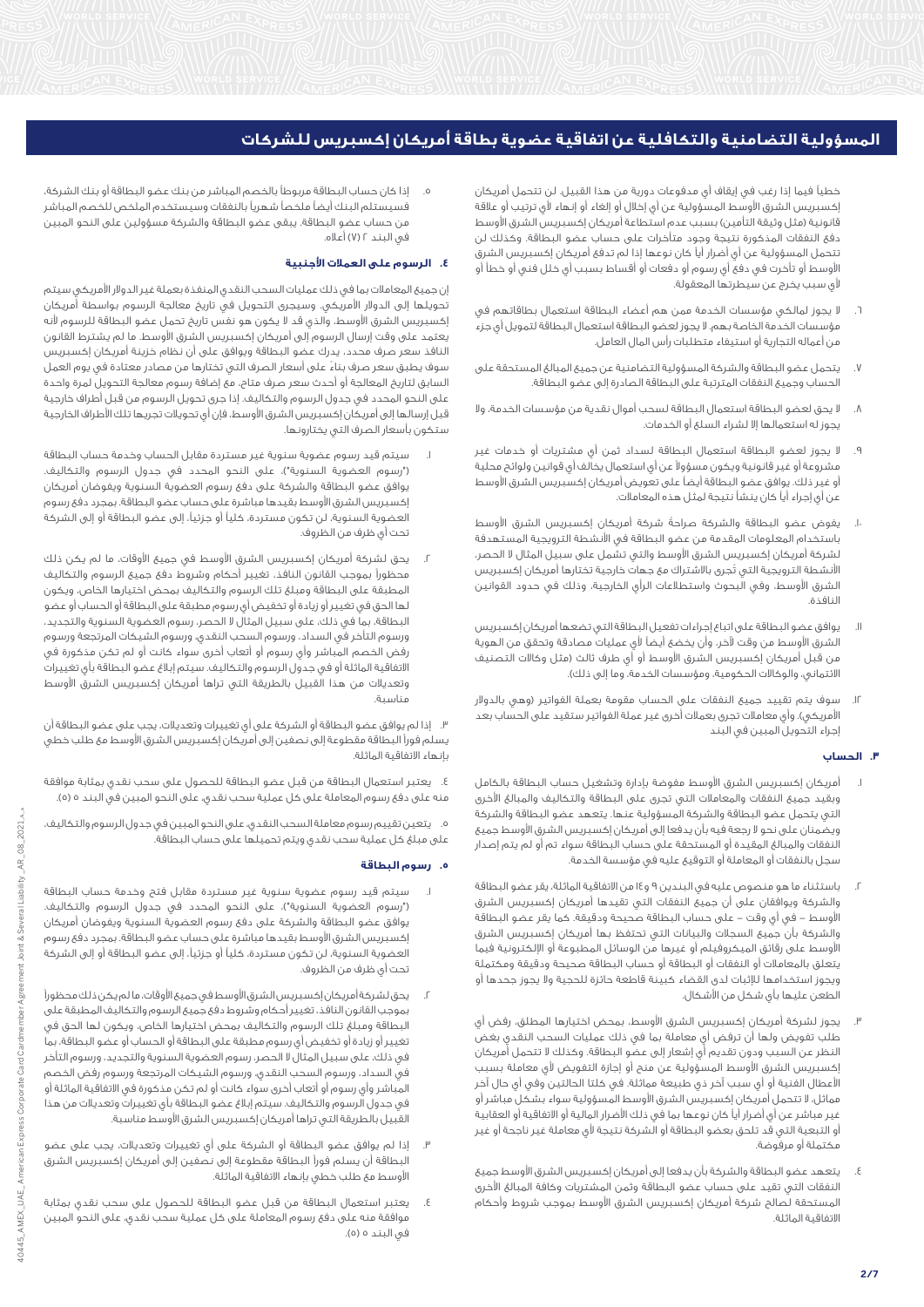.5 يتعين تقييم رسوم معاملة السحب النقدي، على النحو المبين في جدول الرسوم والتكاليف، على مبلغ كل عملية سحب نقدي ويتم تحميلها على حساب البطاقة.

## **.6 كشوف الحساب والمدفوعات**

سوف ترسل أمريكان إكسبريس الشرق األوسط كشوف حسابات شهرية منتظمة إلى عضو البطاقة في حالة إرسال فواتير فردية إليه أو إلى الشركة أو في حالة تم إرسال فواتير إليهما مركزياً فسوف تتضمن الفاتورة/الفواتير تفاصيل المعامالت الشهرية والمبالغ المستحقة على حساب البطاقة ("كشف الحساب"). وسيحدد كل كشف حساب "الرصيد الجديد". يكون الدفع التام للرصيد الجديد على النحو المحدد في كشف الحساب مستحقاً وواجباً على الفور.

- .1 في حالة تم إرسال فواتير فردية إلى عضو البطاقة، تخضع تسوية األرصدة الشهرية المترتبة على عضو البطاقة لإلجراءات التالية:
- 1( تكون جميع النفقات مستحقة للسداد التام فور استالم كشف الحساب. يجب على عضو البطاقة أو الشركة الاتصال بشركة أمريكان إكسبريس الشرق الأوسط على الفور في حالة عدم استالم كشف الحساب في التاريخ المتوقع.
- 2( يلتزم عضو البطاقة والشركة بأن يدفعا إلى أمريكان إكسبريس الشرق األوسط بعملة الفاتورة. ومع ذلك، سيتم تحويل أي دفعة تُسدد بعملة أخرى، إذا قبلت بها أمريكان إكسبريس الشرق األوسط، إلى عملة الفاتورة الخاصة بعضو البطاقة. وقد يترتب على ذلك تأخير القيد على حساب بطاقة عضو البطاقة وقد يتحمل عضو البطاقة تكاليف التحويل أو تكاليف تحصيل هذه المدفوعات من البنك.
- 3( يجوز لشركة أمريكان إكسبريس الشرق األوسط، بمحض اختيارها، قبول الدفع المتأخر أو السداد الجزئي الموصوف على أنه سداد تام أو سداد لتسوية نزاع. ولكن عند القيام بذلك، ال تتنازل أمريكان إكسبريس الشرق األوسط أو توافق على تغيير أيٍ من حقوقها بموجب االتفاقية الماثلة أو بموجب القانون.
- 4( يجوز لشركة أمريكان إكسبريس الشرق األوسط أن تفرض على عضو البطاقة رسوماً على األرصدة المتأخرة شهرياً على النحو المحدد في جدول الرسوم والتكاليف. ستظهر الرسوم المذكورة في كشف الحساب مع رسالة "رسوم على الرصيد المتبقي".
- .2 في حالة تم إرسال الفواتير إلى عضو البطاقة فردياً أو مركزياً وقامت الشركة بتسوية الكشف الشهري مع أمريكان إكسبريس الشرق األوسط بصورة مباشرة، تخضع تلك التسوية لإلجراءات التالية:
- 1( تكون جميع النفقات مستحقة للسداد التام فور استالم الشركة لكشف الحساب المركزي. يجب على الشركة االتصال بشركة أمريكان إكسبريس الشرق األوسط على الفور في حالة عدم استالم كشف الحساب في التاريخ المتوقع.
- 2( تلتزم الشركة بأن تدفع إلى أمريكان إكسبريس الشرق األوسط بعملة الفاتورة. ومع ذلك، سيتم تحويل أي دفعة تُسدد بعملة أخرى، إذا قبلت بها أمريكان إكسبريس الشرق األوسط، إلى عملة الفاتورة الخاصة بعضو البطاقة. وقد يترتب على ذلك تأخير القيد على حساب بطاقة عضو البطاقة وقد يتحمل عضو البطاقة تكاليف التحويل أو تكاليف تحصيل هذه المدفوعات من البنك.
- 3( يجوز لشركة أمريكان إكسبريس الشرق األوسط، بمحض اختيارها، قبول الدفع المتأخر أو السداد الجزئي الموصوف على أنه سداد تام أو سداد لتسوية نزاع. ولكن عند القيام بذلك، ال تتنازل أمريكان إكسبريس الشرق األوسط أو توافق على تغيير أيٍ من حقوقها بموجب االتفاقية الماثلة أو بموجب القانون.
- يجوز لشركة أمريكان إكسبريس الشرق الأوسط أن تفرض على عضو البطاقة رسوماً على األرصدة المتأخرة شهرياً على النحو المحدد في جدول الرسوم والتكاليف. ستظهر الرسوم المذكورة في كشف الحساب مع رسالة "رسوم على الرصيد المتبقي".
- .3 إذا كان عضو البطاقة قد أبرم ترتيباً للخصم المباشر مع بنك عضو البطاقة أو مع بنك الشركة، تخضع تسوية األرصدة الشهرية لإلجراءات التالية:
- 1( ستبلغ أمريكان إكسبريس الشرق األوسط المؤسسة المالية الذي تم معها إبرام ترتيب الخصم المباشر شهرياً بإجمالي رسوم البطاقة.
- 2( ستقوم المؤسسة المالية تلقائياً بدفع رسوم البطاقة بالكامل نيابة عن عضو البطاقة والشركة عن طريق الخصم من الحساب البنكي لعضو البطاقة أو للشركة، حسب مقتضى الحال، خالل 20 يوماً من تاريخ استالم البنك المذكور لملخص رسوم البطاقة، بشرط وجود أموال كافية في الحساب البنكي المذكور لتغطية المبلغ المستحق.
- سوف يستلم عضو البطاقة أو الشركة، بموجب رسالة منفصلة، كشفاً شهرياً يبين الرسوم المقرر قيدها على حساب المؤسسة المالية لعضو البطاقة أو الشركة.
- وفقاً للاتفاقية المبرمة بين أمريكان إكسبريس الشرق الأوسط والمؤسسات المالية المشاركة للبطاقة، يجوز إلغاء حساب بطاقة عضو البطاقة تلقائياً إذا تم الرد بعدم سداد رسوم البطاقة من قبل المؤسسة المالية لعضو البطاقة أو للشركة وتحتفظ أمريكان إكسبريس الشرق األوسط بالحق في فرض حد أدنى من الرسوم على النحو المحدد في جدول الرسوم والتكاليف على كل رسوم يتم الرد بعد سدادها. لن تتحمل أمريكان إكسبريس الشرق األوسط المسؤولية عن أي خسارة أو ضرر مباشر أو تبعي قد ينشأ نتيجة لهذا اإللغاء.
- 5( إذا تم الرد بعدم سداد رسوم بطاقة عضو البطاقة من قبل المؤسسة المالية لعضو البطاقة أو للشركة، وترتب على ذلك إلغاء حساب عضو البطاقة، يجوز لشركة أمريكان إكسبريس الشرق األوسط، بمحض اختيارها، قبول الدفع المتأخر أو السداد الجزئي الموصوف على أنه سداد تام، أو الدفع لتسوية النزاع. ولكن عند القيام بذلك، ال تتنازل أمريكان إكسبريس الشرق األوسط أو توافق على تغيير أيٍ من حقوقها بموجب االتفاقية الماثلة أو بموجب القانون.
- 6( إذا تم الرد بعدم سداد رسوم بطاقة عضو البطاقة من قبل المؤسسة المالية لعضو البطاقة أو للشركة وترتب على ذلك إلغاء حساب عضو البطاقة، يجوز لشركة أمريكان إكسبريس الشرق األوسط فرض رسوم التأخر في السداد على النحو المحدد في جدول الرسوم والتكاليف.
- .4 إذا كان عضو البطاقة هو المالك الوحيد لمؤسسة خدمة )وفقاً لسجالت أمريكان إكسبريس الشرق الأوسط)، يفوض عضو البطاقة بموجبه أمريكان إكسبريس الشرق األوسط بإيقاف المدفوعات المستحقة لعضو البطاقة أو مؤسسة الخدمة الخاصة به في حالة وجود متأخرات بأي مبلغ على حساب البطاقة.
- .5 يتم سداد جميع المدفوعات من قبل عضو البطاقة أو الشركة إلى أمريكان إكسبريس الشرق األوسط بعد خصم أي ضرائب أو مستقطعات أو رسوم أو جبايات أو أي خصومات أخرى.
- .6 إذا سدد عضو البطاقة أو الشركة أي دفعة إلى أمريكان إكسبريس الشرق األوسط إما عن طريق شيك أو من خالل الخصم المباشر، وتم عدم قبول الشيك أو رُفض الخصم المباشر أو لم يتم السداد ألي سبب من األسباب، فسوف تفرض أمريكان إكسبريس الشرق األوسط رسوماً على حساب البطاقة وفقاً لجدول الرسوم والتكاليف، باإلضافة إلى أي تكاليف أخرى ذات صلة قد تتحملها أمريكان إكسبريس الشرق األوسط. يتحمل عضو البطاقة والشركة المسؤولية التامة عن جميع التبعات القانونية عن إصدار شيك مرتجع، سواء أكانت مدنية أم جنائية. يتحمل عضو البطاقة والشركة المسؤولية عن تسوية أي مسائل ورسوم تتعلق بالخصم المباشر مباشرةً مع البنك الذي أبرم معه عضو البطاقة أو الشركة ترتيب الخصم المباشر المذكور. يتحمل عضو البطاقة والشركة المسؤولية المنفردة أيضاً عن أي تكاليف قد تتحملها أمريكان إكسبريس الشرق األوسط في سبيل استرداد أي مدفوعات متأخرة من عضو البطاقة والشركة. يشمل ذلك جميع الرسوم والتكاليف القانونية التي قد تتحملها أمريكان إكسبريس الشرق األوسط في سبيل االستعانة بأي جهات خارجية، مثل المحامين أو وكالء التحصيل، باإلضافة إلى جميع التكاليف التي قد تتحملها تلك الجهات الخارجية أثناء محاولة استرداد أي مبالغ متأخرة أو مبالغ مستحقة على الحساب نيابة عن أمريكان إكسبريس الشرق األوسط. في حالة عدم السداد التام من قبل عضو البطاقة والشركة، فور استالم كشف الحساب، يوافق عضو البطاقة والشركة ويقران بحق أمريكان إكسبريس الشرق األوسط في أن تخصم من حساب البطاقة أياً من التكاليف أو الرسوم المذكورة أعاله. كما يوافق عضو البطاقة والشركة ويتعهدان بتعويض أمريكان إكسبريس الشرق األوسط عن أي إجراء أياً كان قد ينشأ تبعاً لذلك.
- .7 يتعهد عضو البطاقة بإخطار أمريكان إكسبريس الشرق األوسط خطياً على الفور بأي تغيير يطرأ على عنوان إرسال الفواتير وأرقام االتصال. يتعهد عضو البطاقة أيضاً بتزويد أمريكان إكسبريس الشرق األوسط بنسخ من وثائق الهوية عند تجديدها أو تغييرها، مثل جواز السفر، والبطاقة السكانية والبطاقة المدنية، وبطاقة الهوية الشخصية، وما إلى ذلك، بمجرد حدوث أي تغييرات على أي منها.
- .8 إذا دفع عضو البطاقة أو الشركة إلى أمريكان إكسبريس الشرق األوسط أي مبلغ بالزيادة عن الرصيد الجديد للبطاقة، تحتفظ أمريكان إكسبريس الشرق األوسط بالحق، حسبما تراه ضروريا،ً في التحقيق في سبب هذه المدفوعات الزائدة وبالتالي معالجة أو عدم معالجة هذه المدفوعات وإعادة المدفوعات إلى حساب عضو البطاقة.

# **.7 خدمات المؤسسات المالية**

)ينطبق هذا القسم على البطاقات المبرم بشأنها ترتيب الخصم المباشر من خالل المؤسسات المشاركة(

- .1 ال تخضع الترتيبات االئتمانية وخدمات المؤسسات المالية األخرى لالتفاقية الماثلة. تخضع لترتيبات منفصلة بين عضو البطاقة أو الشركة والمؤسسة المالية.
- .2 تتحمل المؤسسة المالية للشركة أو لعضو البطاقة المسؤولية التامة عن استمرار حد االئتمان لعضو البطاقة. إذا قررت المؤسسة المالية تعليقه أو تخفيضه، يجوز لشركة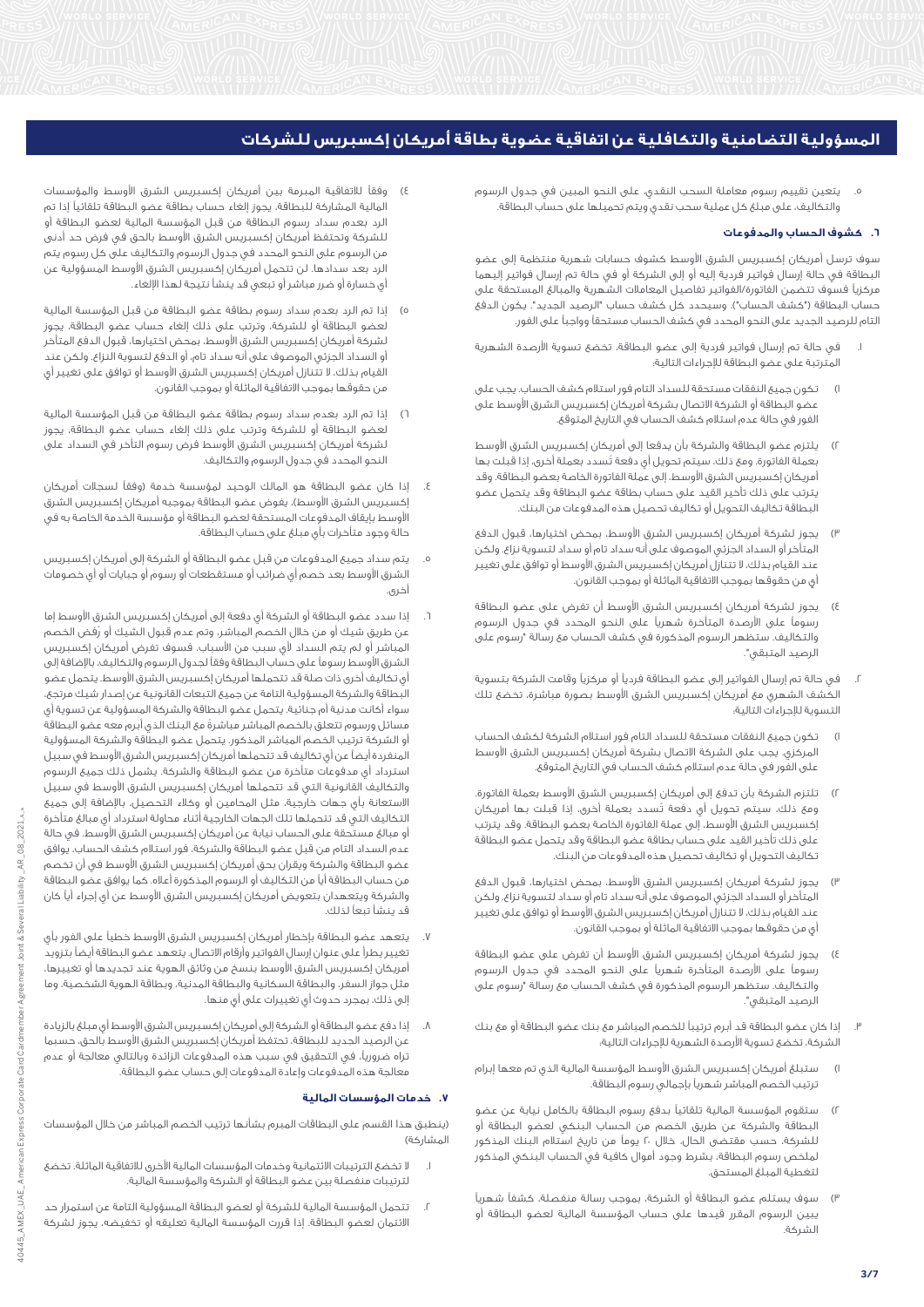أمريكان إكسبريس الشرق األوسط، بمحض اختيارها، االستمرار في السماح لعضو البطاقة باستخدام البطاقة المذكورة، أو إلغاء حساب عضو البطاقة.

# **Membership Rewards® برنامج .8**

- .1 يتمتع أعضاء البطاقات بخيار التسجيل في برنامج مكافآت العضوية. تنطبق الرسوم السنوية، على النحو المحدد في جدول الرسوم والتكاليف، عند التسجيل.
- .2 ال يوجد تاريخ انتهاء لصالحية نقاط برنامج مكافآت العضوية طالما كان لعضو البطاقة حساب برنامج RRewards Membership ببطاقة مؤهلة ومسجلة.
	- .3 ال يوجد حد لعدد النقاط التي يمكن أن يربحها عضو البطاقة.
- .<br>٤. سيتم ترحيل النقاط المكتسبة لأي سنة تعاقدية معينة في كل ذكرى سنوية لتاريخ التسجيل، بشرط استيفاء عضو البطاقة لجميع الشروط األخرى التي تحددها أمريكان إكسبريس الشرق الأوسط.
- .5 ال تشكل النقاط المكتسبة في أي حساب ملكاً لعضو البطاقة وال يمكن إحالتها للغير أو استردادها نقدا.ً
- تحتفظ أمريكان إكسبريس الشرق الأوسط بالحق في تغيير شروط وأحكام برنامج Rewards Membership"( البرنامج"( أو اإلضافة إليها في أي وقت. ويعني ذلك، على سبيل المثال، أنه يجوز لشركة أمريكان إكسبريس الشرق األوسط تغيير عدد النقاط المكتسبة عن اإلنفاق، أو عدد النقاط المطلوبة السترداد المكافآت، أو فرض حدود و/ أو رسوم على كسب و/أو استرداد النقاط، أو تقديم أو زيادة رسوم البرنامج السنوية أو األخرى و/أو إلغاء المكافآت. باإلضافة إلى ذلك، تحتفظ أمريكان إكسبريس الشرق األوسط بالحق في إنهاء البرنامج بتقديم إشعار مسبق مدته ثالثة أشهر. خالل فترة اإلخطار البالغة ثالثة أشهر، يجوز لشركة أمريكان إكسبريس الشرق األوسط تغيير أو إلغاء بعض أو جميع المكافآت التي تكون حالية آنذاك. سينتهي حق عضو البطاقة في ،<br>كسب النقاط واسترداد النقاط المستحقة بعد ثلاثة أشهر من قيام أمريكان إكسبريس الشرق األوسط بتقديم ذلك اإلشعار إلى عضو البطاقة.
- .7 في حال وجود متأخرات على حساب البطاقة أو في حالة التأخر في السداد ولم يكن ء<br>عضو البطاقة في وضع جيد (لأسباب منها على سبيل المثال لا الحصر الوفاة أو الإفلاس أو الإعسار أو الإخلال أو الإلغاء أو غير ذلك)، سيتم إلغاء تسجيل عضو البطاقة في .<br>البرنامج ومصادرة نقاط برنامج مكافآت العضوية المستحقة على الحساب المذكور.
	- .8 يجوز تطبيق شروط وأحكام أخرى.

# **.9 االستفسارات أو الشكاوى**

- .1 إذا كان لدى عضو البطاقة أو الشركة أي استفسارات حول أيٍ من النفقات أو المعامالت التي تظهر في أي كشف حساب، يجب على عضو البطاقة أو الشركة االتصال بشركة أمريكان إكسبريس الشرق الأوسط فوراً وفي جميع الأحوال، في موعد أقصاه ٩٠ يوماً من تاريخ معالجة المعاملة أو النفقات والقيد على حساب البطاقة. إذا لم يقم عضو البطاقة أو الشركة بإشعار أمريكان إكسبريس الشرق األوسط بأي استفسارات أو نزاعات خالل فترة 90 يوما،ً فإن عضو البطاقة والشركة يوافقان ويقران بأن جميع النفقات والمعامالت التي تظهر على كشف الحساب صحيحة ودقيقة ومعتمدة ويتنازالن بموجبه عن أي حق في االعتراض أو الجحد أو الطعن، بأي طريقة كانت، في أي من هذه المعامالت أو النفقات أو المبالغ. سوف تفترض أمريكان إكسبريس الشرق األوسط أن جميع النفقات والمعامالت صحيحة ودقيقة ومعتمدة من قبل عضو البطاقة والشركة عند انقضاء فترة 90 يوماً المذكورة.
- .2 ال تتحمل شركة أمريكان إكسبريس الشرق األوسط المسؤولية عن السلع أو الخدمات التي يتم دفع ثمنها باستخدام البطاقة. بمجرد أن يدفع عضو البطاقة ثمن السلع أو الخدمات باستخدام بطاقته، ال يجوز لعضو البطاقة أو الشركة في أي وقت الحق إلغاء أي رسوم أو معاملة دون موافقة مؤسسة الخدمة التي اشترى منها السلع أو الخدمات. يجب تسوية أي نزاع يتعلق بجودة أو تسليم السلع أو الخدمات أو خالف ذلك بصورة مباشرة مع مؤسسة الخدمة المعنية. لن تشترك شركة أمريكان إكسبريس الشرق األوسط بشكل مباشر أو غير مباشر في أي نزاع من هذا القبيل. حتى في حالة حدوث مثل هذا النزاع، يجب على عضو البطاقة والشركة في جميع األحوال أن يدفعا المبلغ اإلجمالي المستحق على النحو المبين في كشف الحساب الشهري لعضو البطاقة. إذا لم تتم الموافقة على هذا النزاع وتسويته من قبل مؤسسة الخدمة، فسوف يتحمل عضو البطاقة والشركة المسؤولية وال يجوز لهما رفض دفع قيمة أي رسوم أو معاملة إلى أمريكان إكسبريس الشرق األوسط بسبب هذا النزاع أو عدم الرضا عن البضائع أو الخدمات المدفوع ثمنها باستخدام البطاقة أو أي أمر آخر متصل بها.
- .3 يجوز لشركة أمريكان إكسبريس الشرق األوسط، بمحض اختيارها، تقديم استفسار نيابة عن عضو البطاقة إلى مؤسسة الخدمة والحصول على الوثائق الداعمة ذات الصلة بأي معاملة (معاملات) متنازع عليها. تحتفظ أمريكان إكسبريس الشرق الأوسط بالحق في أن تقيد على حساب عضو البطاقة رسوم التحقيق على النحو المحدد في جدول الرسوم والتكاليف، والتي تغطي التكلفة التي تتحملها أمريكان إكسبريس الشرق

األوسط أثناء إجراء تحقيقها بشأن أي معاملة متنازع عليها. ومع ذلك، إذا كشف التحقيق أن المعاملة المتنازع عليها ال تتعلق بعضو البطاقة بأي شكل من األشكال، فسوف تقوم أمريكان إكسبريس الشرق األوسط باعتماد حساب البطاقة للمعاملة المتنازع عليها ولن تفرض رسوم التحقيق. تبذل أمريكان إكسبريس الشرق األوسط جهوداً حسنة النية ومعقولة لتسوية النزاعات التي يرفعها عضو البطاقة. سيكون عضو البطاقة مسؤوالً عن جميع التكاليف المرتبطة بتحصيل المستحقات بما في ذلك نفقات الوكاالت القانونية والخارجية.

.4 بناء على طلب عضو البطاقة أو الشركة ستزود أمريكان إكسبريس الشرق األوسط عضو البطاقة أو الشركة، بنسخة ثانية من كشف حسابه أو حسابها الشهري، إن كان متاحاً في سجالت أمريكان إكسبريس الشرق األوسط وقت الطلب. لن تفرض رسوم على إعادة طبع الأشهر الثلاثة الأولى التي تسبق الطلب. ومع ذلك، سيتم فرض رسوم على النحو المحدد في جدول الرسوم والتكاليف، لكل شهر منفصل يطلبه عضو البطاقة، مقابل إعادة طبع كشوف الحساب التي تغطي فترة تتجاوز ثالثة أشهر قبل الطلب.

# **.10 إنهاء االتفاقية الماثلة**

- .1 يجوز لعضو البطاقة أو الشركة في أي وقت أن يقرر إنهاء االتفاقية الماثلة عن طريق تسليم جميع البطاقات الصادرة باسم عضو البطاقة إلى أمريكان إكسبريس الشرق األوسط، مصحوبة بطلب إلنهاء االتفاقية الماثلة، وإغالق الحساب، وإلغاء جميع البطاقات والخدمات المقدمة تبعاً لذلك. ومع ذلك، لن تنتهي االتفاقية ولن توافق أمريكان إكسبريس الشرق األوسط على اإلنهاء ما لم تتسلم أمريكان إكسبريس الشرق األوسط جميع البطاقات وأن يتم السداد التام لمجموع المبالغ المستحقة على الحساب والتي تستحق على الفور ويجب دفعها عند اإلنهاء. بمجرد دفع رسوم العضوية السنوية، لن تكون مستردة إلى عضو البطاقة أو إلى الشركة، كلياً أو جزئيا،ً تحت أي ظرف من الظروف.
- .2 يحق لشركة أمريكان إكسبريس الشرق األوسط، في جميع األوقات، إنهاء االتفاقية الماثلة للضرورة فوراً دون إبداء أية أسباب لهذا اإلنهاء. تحتفظ أمريكان إكسبريس الشرق األوسط بالحق في إلغاء البطاقة وإغالق الحساب في حالة إساءة استعمالها أو مخالفة االتفاقية الماثلة من قبل عضو البطاقة أو الشركة. في جميع هذه الحاالت، لن تتحمل أمريكان إكسبريس الشرق األوسط المسؤولية عن أي أضرار تنشأ عن ذلك اإللغاء ولن يحق لعضو البطاقة أو الشركة استرداد رسوم العضوية السنوية أو أي جزء منها. عند إنهاء االتفاقية الماثلة أو إلغاء البطاقة ألي سبب من األسباب، تصبح جميع المبالغ المرصودة على حساب البطاقة مستحقة ومتوجبة الدفع على الفور. يلتزم عضو البطاقة والشركة بأن يدفعا بالكامل المبلغ اإلجمالي المستحق على حساب البطاقة والمعامالت التي تم قيدها بالفعل على حساب البطاقة أو التي تظهر على كشف الحساب وتكون مسؤولة عن جميع المبالغ األخرى بما في ذلك المعامالت والسحوبات النقدية والفوائد والنفقات والتكاليف األخرى التي لم تُقيد بعد على حساب البطاقة أو التي لم تظهر بعد على كشف الحساب.
- .3 ال يجوز لعضو البطاقة استخدام البطاقة بعد إلغاء أو انتهاء صالحية البطاقة أو بعد إنهاء االتفاقية الماثلة. باستثناء ما هو منصوص عليه في البند 14 من االتفاقية الماثلة، سيتم فرض جميع النفقات المترتبة على استخدام البطاقة من قبل عضو البطاقة أو بسبب أي استعمال غير مفوض على حساب البطاقة ويتحمل عضو البطاقة والشركة المسؤولية التامة عن جميع هذه النفقات.
- يجوز لشركة أمريكان إكسبريس الشرق الأوسط أن تدرج أى بطاقة ملغاة فى نشرة البطاقات الملغاة الخاصة بها أو إبالغ مؤسسات الخدمة بأي طريقة أخرى بذلك اإللغاء. إذا طلبت مؤسسة الخدمة من عضو البطاقة إعادة أو التخلي عن بطاقة ملغاة أو منتهية الصالحية بناءً على تعليمات من أمريكان إكسبريس الشرق األوسط، يجب على عضو البطاقة االلتزام واالستجابة لذلك الطلب على الفور.

## **.11 تجديد البطاقة**

- يفوض عضو البطاقة والشركة أمريكان إكسبريس الشرق الأوسط لتجديد البطاقة بصورة دورية قبل انتهاء صالحيتها.
- .2 ما لم يتم إنهاء االتفاقية الماثلة، يجوز لشركة أمريكان إكسبريس الشرق األوسط إصدار بطاقات بديلة للبطاقات المفقودة أو المسروقة. وتسري على البطاقات البديلة المذكورة أحكام اتفاقية عضوية البطاقة الماثلة وتعديالتها من وقت آلخر.
- .3 يترك تجديد البطاقة أو عدم تجديدها إلى تقدير أمريكان إكسبريس الشرق األوسط المحض.

# **.12 الوفاة أو اإلفالس**

في حالة وفاة عضو البطاقة، ستقوم أمريكان إكسبريس الشرق األوسط بإلغاء البطاقة وطلب ســداد إجمالي المبالغ المستحقة على الفور عبر جميع الوسائل المتاحة. إذا ما حُـكم على عضو البطاقة أو الشركة بإشهار إفالسهما أو اإلعسار، يجوز لشركة أمريكان إكسبريس الشرق األوسط بمحض اختيارها المطلق إلغاء البطاقة وسحبها أو تقييد وقصر استعمال تلك البطاقات باإلضافة إلى أي حقوق أخرى قد تكون متاحة قانوناً لشركة أمريكان إكسبريس الشرق األوسط حينئذٍ . يجوز لشركة أمريكان إكسبريس الشرق األوسط إلغاء وإنهاء جميع التسهيالت االئتمانية ومطالبة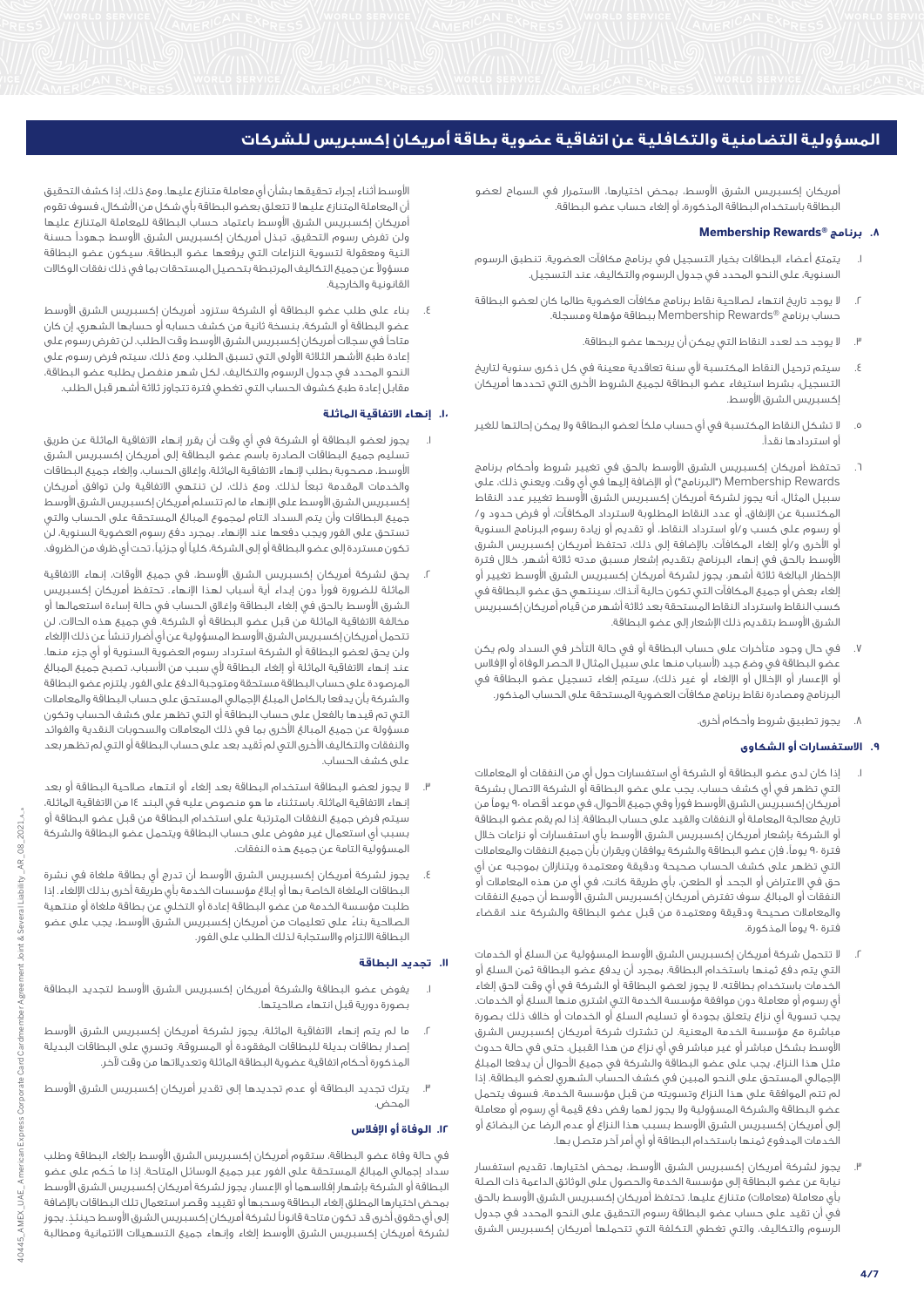عضو البطاقة والشركة بدفع المبلغ اإلجمالي المستحق على حساب البطاقة على الفور حتى وإن كانت تلك المبالغ قد سبق تأجيل دفعها.

# **.13 حماية البطاقة ورقم التعريف الشخصي**

يجب على عضو البطاقة في جميع الأوقات حماية البطاقة ورقم (أرقام) التعريف الشخصي واتخاذ التدابير المناسبة لضمان أمن البطاقة ومنع الغير من استعمال البطاقة أو معرفتهم لرقم التعريف الشخصي. يجب المحافظة على السرية التامة لرقم التعريف الشخصي. يجب عدم تدوين رقم التعريف الشخصي على البطاقة نفسها أو على أي شيء يُحفظ عادةً مع البطاقة. لضمان توفير الحماية المناسبة، يجب عدم كتابة رقم التعريف الشخصي بأي طريقة غير مشفرة.

# **.14 البطاقات المفقودة أو المسروقة أو التالفة**

إذا فقد عضو البطاقة البطاقة أو في حالة تلفها أو سرقتها أو إذا أصبح رقم التعريف الشخصي معروفاً ألي شخص آخر، يجب على عضو البطاقة أو الشركة إبالغ أمريكان إكسبريس الشرق األوسط على الفور بذلك هاتفياً، وعليهما أن يعقبا ذلك بتقديم إخطار خطي إلى أمريكان إكسبريس الشرق الأوسط خلال ٣ أيام من تاريخ حدوث أي من الحالات المذكورة أعلّاه، وفقاً للقوانين النافذة. يجب إرسال جميع الإشعارات بموجب هذه المادة إلى العنوان التالي: أميكس (الشرق الأوسط) ش.م.ب (مقفلة) – الإمارات، ص.ب. ،٣٩٠، دبي، الإمارات العربية المتحدة أو رقم الفاكس: ٤٥٠٣٧١٥ ٤٠ )+971(. إلبالغ أمريكان إكسبريس الشرق األوسط هاتفيا،ً يُرجى االتصال بالرقم المبين في الموقع اإللكتروني. إذا تم إبالغ أمريكان إكسبريس الشرق األوسط حسب األصول بالطريقة المبينة أعاله، فلن يتحمل عضو البطاقة والشركة المسؤولية عن أي نفقات تتم على البطاقة من قبل أي طرف ثالث بعد اإلبالغ عن فقدان البطاقة أو سرقتها. سيترتب على عدم امتثال عضو البطاقة أو الشركة ألحكام هذه المادة تحمل عضو البطاقة أو الشركة للمسؤولية عن جميع المعامالت التي تجرى على البطاقة المفقودة أو المسروقة حتى تبليغ أمريكان إكسبريس الشرق الأوسط بفقدان البطاقة أو سرقتها. ومع ذلك، يتحمل عضو البطاقة والشركة في جميع األوقات المسؤولية التامة عن جميع النفقات بما في ذلك عمليات السحب النقدي حتى وإن كانت قد تمت بمعرفة طرف ثالث إذا كان ذلك الطرف الثالث قد حاز البطاقة أو رقم التعريف الشخصي بعلم أو إذن أو موافقة أو أي فعل آخر من جانب عضو البطاقة أو بسبب إهماله. إذا تم العثور على البطاقة بعد اإلبالغ عن فقدانها أو سرقتها، ال يجوز لعضو البطاقة استعمال أو الشروع في استعمال البطاقة ذات الصلة ويجب على الفور إبالغ أمريكان إكسبريس الشرق األوسط التي ستتخذ اإلجراء المناسب.

## **.15 المعامالت االحتيالية**

- .1 إذا أجرى عضو البطاقة أو شرع في إجراء أي معاملة تنطوي على غش واحتيال أياً كان نوعها حسبما تقرره أمريكان إكسبريس الشرق األوسط أو القوانين النافذة، يكون لشركة أمريكان إكسبريس الشرق األوسط الحق في إلغاء البطاقة فوراً باإلضافة إلى اتخاذ أي إجراء قانوني آخر يكفله القانون. يتحمل عضو البطاقة والشركة المسؤولية التامة عن جميع المبالغ واألضرار أياً كان نوعها والتي قد تلحق بشركة أمريكان إكسبريس الشرق األوسط أو مؤسسات الخدمة أو الغير بسبب تصرفاته أو تصرفاتها االحتيالية. يكون لشركة أمريكان إكسبريس الشرق األوسط الحق وتكون مفوضة بموجبه برفع الشكاوى والبالغات نيابة عن عضو البطاقة وتقديم معلومات عن البطاقة أو الحساب أو المعامالت إلى أي محكمة مختصة أو جهة تنظيمية أو حكومية والمشاركة في أي تحقيق يتعلق بالغش واالحتيال.
- .2 إذا استخدم عضو البطاقة بطاقته طبقاً ألحكام االتفاقية الماثلة في سبيل دفع ثمن السلع أو الخدمات المعروضة عبر اإلنترنت على المواقع اإللكترونية التي تعرض شعار "ضمان الحماية من االحتيال على شبكة اإلنترنت"، فلن يكون عضو البطاقة مسؤوالً عن أي معاملة احتيالية غير مرخصة تتم على بطاقته إال إذا أخفق عضو البطاقة في إبالغ أمريكان إكسبريس الشرق األوسط بتلك المعاملة االحتيالية خالل 30 يوماً من تاريخ استالم كشف الحساب الذي تظهر عليه هذه المعاملة االحتيالية.

# **.16 المسؤولية والتعويض**

- لن تتحمل أمريكان إكسبريس الشرق الأوسط مسؤولية رفض مؤسسة الخدمة البطاقة لديها أو عدم قبول البطاقة في جهاز الصراف اآللي ألي سبب من األسباب. إذا وافقت مؤسسة الخدمة على تعويض عضو البطاقة عن قيمة أي نفقات، فلن تقوم أمريكان إكسبريس الشرق األوسط بإدخال قيد دائن على حساب البطاقة إذا استلمت أمريكان إكسبريس الشرق األوسط تأكيداً مناسباً بالتعويض من مؤسسة الخدمة. ال تتحمل أمريكان إكسبريس الشرق األوسط المسؤولية بأي شكل من األشكال عن السلع أو الخدمات المقدمة إلى عضو البطاقة.
- .2 ما لم يرد نص صريح بخالف ذلك، لن تكون أمريكان إكسبريس الشرق األوسط مسؤولة عن المعامالت على حساب عضو البطاقة إال في حالة إساءة استعمال البطاقة قبل استالمها من قبل عضو البطاقة.
- .3 سترد أمريكان إكسبريس الشرق األوسط المبالغ المقيدة بالخطأ على حساب البطاقة وأي فائدة ترتبت على تلك المبالغ. وفي جميع األحوال، يتحمل عضو البطاقة والشركة المسؤولية عن جميع المبالغ أو األضرار الناتجة عن ارتكاب عضو البطاقة أو شروعه في ارتكاب غش واحتيال.
- ٤. حيثما يقتضي الأمر وخصوصاً في أي من الأحوال المنصوص عليها في البنود ١٤ و١٥ و١٦

من االتفاقية الماثلة، يوافق عضو البطاقة والشركة على التعاون وبذل قصارى جهدهما في المساعدة في أي تحقيق قد ترغب أمريكان إكسبريس الشرق األوسط بإجرائه.

- .5 لن تتحمل أمريكان إكسبريس الشرق األوسط المسؤولية بأي حال من األحوال عن أي مبالغ أو مطالبات أو أضرار أياً كان نوعها والتي تنتج عن أيٍ من الحاالت التالية: )1( عدم قبول البطاقة أو الطريقة التي يجرى بها قبول البطاقة أو رفضها، )2( عجز أمريكان إكسبريس الشرق األوسط عن أداء التزاماتها بموجب االتفاقية الماثلة بسبب خلل فني أياً كان نوعه بما في ذلك أي عطل في األنظمة اآللية والمعلومات ومعالجة التواريخ أو البيانات األخرى والمنازعات المالية أو أي حدث آخر يخرج عن السيطرة المعقولة لشركة أمريكان إكسبريس الشرق الأوسط، (٣) الأضرار غير المباشرة أو الخاصة أو التبعية الناشئة عن أي سبب بموجب االتفاقية الماثلة.
- .6 يتحمل عضو البطاقة والشركة المسؤولية على سبيل التضامن والتكافل عن جميع المبالغ المستحقة على حساب البطاقة بما في ذلك النفقات المترتبة على البطاقة.

## **.17 تغيير االتفاقية**

- .1 يكون لشركة أمريكان إكسبريس الشرق األوسط، في جميع األوقات، ما لم تحظر القوانين النافذة ذلك، الحق في تغيير جميع أو بعض أحكام االتفاقية الماثلة من طرف واحد، بما في ذلك الرسوم والتكاليف وأسعار الفائدة المطبقة في جدول الرسوم والتكاليف، أو األحكام األخرى المنطبقة على حساب البطاقة أو البطاقة. ستقوم أمريكان إكسبريس الشرق األوسط بإخطار عضو البطاقة والشركة بأي تغييرات إما عن طريق االتصاالت الخطية أو اإللكترونية أو عن طريق نشر التغييرات بأي طريقة أو بأي وسيلة أخرى مالئمة. ما لم تقرر أمريكان إكسبريس الشرق األوسط سريان التغييرات بأثر فوري أو غير ذلك، تسري جميع التغييرات وتكون ملزمة بعد مرور 7 أيام من تاريخ النشر أو اإلخطار بالتغييرات. سيعتبر عضو البطاقة والشركة قد قدما موافقة نهائية وتامة على أي تغييرات بعد انقضاء فترة السبعة أيام المذكورة أعاله أو أي فترة أخرى تحددها أمريكان إكسبريس الشرق األوسط. بغض النظر عن األحكام المذكورة أعاله، يعد استعمال البطاقة بعد نشر أي تغييرات أو اإلخطار بها تأكيداً على موافقة عضو البطاقة التامة والنهائية على هذه التغييرات. إذا لم يوافق عضو البطاقة على أي تغييرات، يجب على عضو البطاقة أن يسلم فوراً البطاقة مقطوعة إلى نصفين إلى أمريكان إكسبريس الشرق األوسط مرفقة بطلب خطي إلنهاء االتفاقية الماثلة.
- .2 يكون لشركة أمريكان إكسبريس الشرق األوسط، بمحض اختيارها، الحق في أن تقرر عدم ممارسة أي حق بموجب االتفاقية الماثلة، بما في ذلك الحق في فرض المبلغ الكامل ألي رسوم، دون تنازل عن ذلك الحق. يشترط في أي تنازل عن حق من قبل أمريكان إكسبريس الشرق األوسط أن يكون خطياً وموقعاً منها. وباستثناء ما قد توافق عليه أمريكان إكسبريس الشرق األوسط خطيا،ً فإنها لن تعتبر متنازلة عن أي حقوق عندما تكون (أ) قد قبلت بالسداد المتأخر أو السداد الجزئي، (ب) قد قبلت بشيكَ أو دفعة أخرى تحمل علامة "مدفوع بكامل" أو مشفوعة بشروط أو قيود أخرى، (ج) قد مددت تاريخ استحقاق أي دفعة مستحقة بموجب الاتفاقية الماثلة، و (د) قد قامت بالإفراج عن أي ضمان أو إبراء أي شخص مسؤول من التزامات عضو البطاقة أو الشركة بموجب االتفاقية الماثلة.

#### **.18 الحوالة**

يكون لشركة أمريكان إكسبريس الشرق األوسط في جميع األوقات الحق في إحالة أو تحويل بعض أو جميع حقوقها أو مصالحها أو التزاماتها بموجب الاتفاقية الماثلة إلى أي من شركاتها التابعة أو الزميلة أو الشقيقة أو القابضة أو فروعها أو شركائها التجاريين أو الغير. كما يكون لشركة أمريكان إكسبريس الشرق األوسط الحق في تحويل أو تأمين أو بيع أو رهن أو التصرف في جميع أو بعض المستحقات على حساب البطاقة. يصادق عضو البطاقة والشركة ويوافقان على جميع هذه التصرفات مقدما.ً ويعتبر أي محال إليه من أمريكان إكسبريس الشرق األوسط طرفاً ثالثاً مستفيداً من االتفاقية الماثلة بنفس القدر كما لو كان طرفاً في االتفاقية الماثلة، ويكون له الحق في إنفاذ أحكام االتفاقية الماثلة. يوافق عضو البطاقة ويقر بموجبه بجميع هذه التصرفات اآلن وفي وقت كل إحالة أو حوالة.

#### **.19 الخصوصية والقانون النافذ**

- .1 يوافق عضو البطاقة على االمتثال لجميع أنظمة مراقبة الصرف النافذة والتي تصدر من وقت آلخر.
- .2 تخضع االتفاقية الماثلة وأداؤها وتفسير أحكامها وجميع األمور الناشئة عن إصدار أو استعمال البطاقة للقانون اإلنجليزي ويكون لمحاكم مركز دبي المالي العالمي في دبي االختصاص القضائي وتختص بالفصل في جميع المنازعات أو األمور الناشئة فيما يتعلق باالتفاقية الماثلة أو البطاقة أو غيرها من األمور األخرى ذات الصلة. يوافق عضو البطاقة أيضاً على حق شركة أمريكان إكسبريس الشرق األوسط بمباشرة إجراءات التحصيل أو اتخاذ أي إجراء قانوني آخر في أي اختصاص قضائي آخر يقيم فيه عضو البطاقة أو يقطنه من وقت آلخر ويوافق على الخضوع لذلك االختصاص القضائي.
- .3 قد ال يكون ممكناً لشركة أمريكان إكسبريس الشرق األوسط أن تحتفظ بأصول جميع القسائم واإليصاالت وسجالت المعامالت والمستندات األخرى الموقعة بمعرفة عضو البطاقة لمعالجة أي معاملة أو مستندات أخرى موقعة فيما يتعلق باستعمال البطاقة.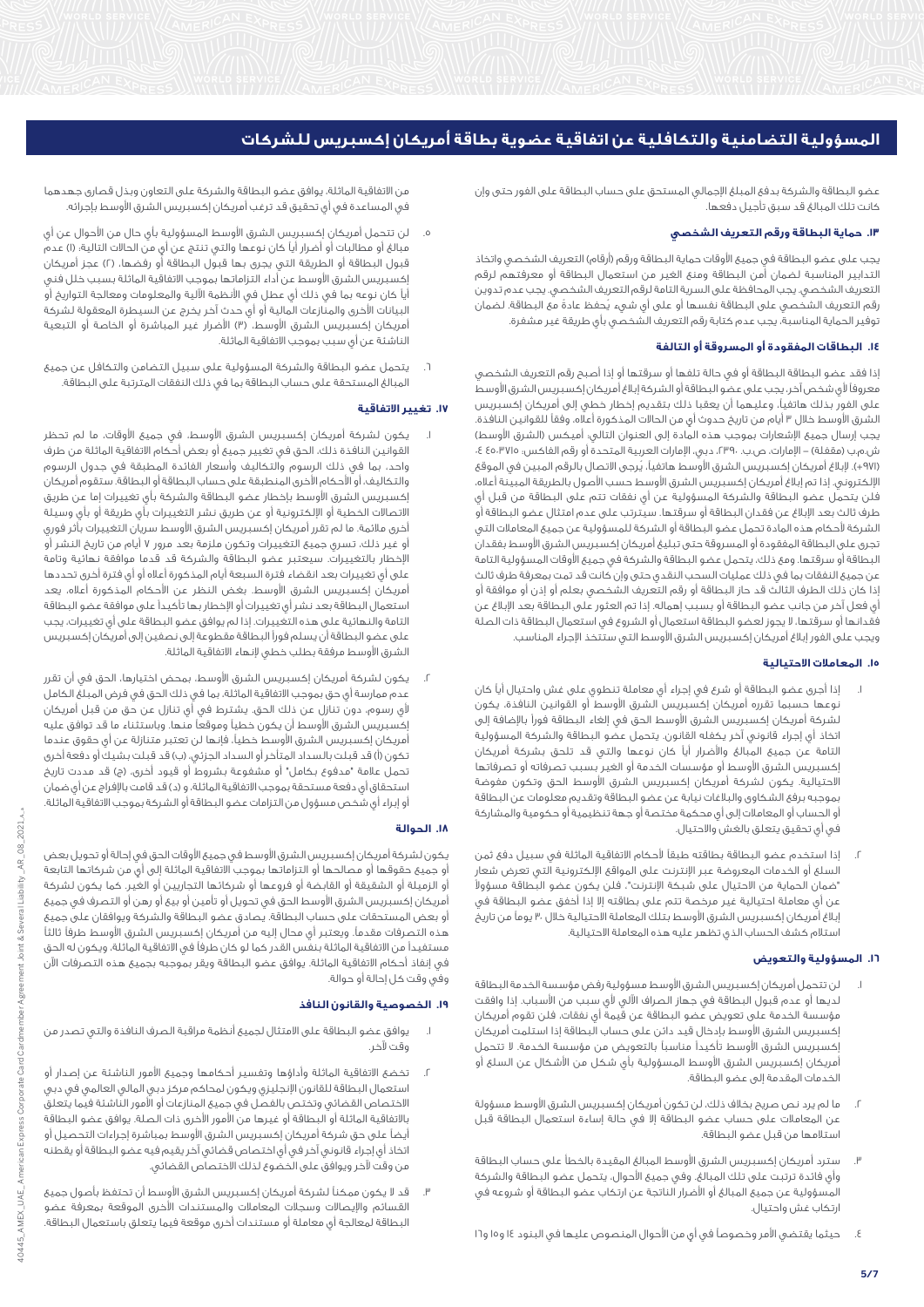إن من سياسة أمريكان إكسبريس الشرق األوسط االحتفاظ بتلك المستندات بالتصوير المصغر بالميكروفيلم أو بوسيلة إلكترونية. وتبعاً لذلك، يوافق عضو البطاقة بموجبه على صحة ودقة واكتمال مثل ذلك الميكروفيلم أو السجالت اإللكترونية أو البيانات التي تحتفظ بها أمريكان إكسبريس الشرق الأوسط بأي شكل من الأشكال أو أي نسخ أو صور منها حتى لو لم تكن موقعة وتكون دليالً قطعياً يتمتع بالحجية في اإلثبات لدى أي محكمة قضائية إلثبات أي وقائع أو مسألة سواء كانت متعلقة بالحساب أو بمعاملة أو .<br>رسوم ويتنازل عن أي حق في الاعتراض أو الجحد أو الطعن في هذه الأدلة بأي شكل من األشكال. يوافق عضو البطاقة أيضاً على أنه يجوز استخدام أي دليل كهذا في أي إجراء للتحقق من صحة توقيعه.

- .4 سوف تقوم أمريكان إكسبريس الشرق األوسط بما يلي:
- )أ( اإلفصاح عن معلومات حول عضو البطاقة وحساب بطاقته والنفقات على حساب بطاقته (والتي قد تتضمن تفاصيل عن البضائع و/أو الخدمات المشتراة) إلى شركات ضمن مجموعة شركات أمريكان إكسبريس العالمية (بما في ذلك الغير والمؤسسات الأخرى التى تصدر البطاقة أو تقدم الخدمات ذات الصلة)، وإلى أي طرف آخر يظهر اسمه أو شعاره على البطاقة الصادرة إلى عضو البطاقة، وإلى أي طرف مفوض من قبل عضو البطاقة، وإلى من يتولون أعمالنا وممولينا والمؤسسات التي تقبل البطاقة لدفع ثمن السلع أو الخدمات التي يشتريها عضو البطاقة والحصول على هذه المعلومات من تلك األطراف، من أجل إدارة حساب البطاقة وخدمته، ومعالجة وتحصيل النفقات التي تتم بموجبها وإدارة أي ميزات أو برامج تأمينية يكون عضو البطاقة منضماً إليها. عندما يشتري عضو البطاقة سلعاً أو خدمات نيابة عن طرف ثالث، يؤكد عضو البطاقة أنه قد حصل على موافقة الطرف الثالث على اإلفصاح عن معلوماته إلى مجموعة شركات أمريكان إكسبريس العالمية من أجل تلك األغراض.
- )ب( استخدام المعلومات المتعلقة بعضو البطاقة وبكيفية استعماله لحساب بطاقته إلنتاج قوائم بهدف استعمالها ضمن مجموعة شركات أمريكان إكسبريس العالمية (بما في ذلك المؤسسات الأخرى التي تصدر البطاقة) وغيرها من الشركات المنتقاة من أجل قيام أمريكان إكسبريس الشرق األوسط أو هذه الشركات بتطوير أو تقديم عروض إلى عضو البطاقة (بالبريد أو البريد الإلكتروني أو الهاتف أو الرسائل القصيرة أو أي وسيلة اتصال أخرى) للمنتجات والخدمات التي قد تحظى باهتمام عضو البطاقة. يمكن الحصول على المعلومات المستخدمة إلنتاج هذه القوائم من نموذج طلب العضوية، ومن المعلومات المتعلقة بالمكان الذي تستخدم فيه البطاقة وبطبيعة النفقات التي يجريها عضو البطاقة على البطاقة، ومن الاستبيانات والبحوث (التي قد تتضمن الاتصال بعضو البطاقة بالبريد أو هاتفياً) ومن المعلومات التي يتم الحصول عليها من مصادر خارجية أخرى مثل التجار أو المؤسسات التسويقية.
- )ج( تبادل المعلومات حول عضو البطاقة وحساب بطاقته مع وكاالت التصنيف االئتماني أو مكاتب المعلومات االئتمانية أو السلطات التنظيمية، واإلبالغ عن أي معاملة أو واقعة أو مسألة أو حادثة تتعلق بالبطاقة أو عضو البطاقة إلى .<br>السلطات التنظيمية. يجوز مشاركة هذه المعلومات مع المؤسسات الأخرى في سبيل تقييم الطلبات المستلمة من عضو البطاقة أو من أفراد أسرته من أجل الحصول على االئتمان أو التسهيالت األخرى ومن أجل منع االحتيال والغش واقتفاء .<br>أثر المدينين.
- )د( إجراء التحريات عن الوضع االئتماني عندما تكون أي أموال مدينة على حساب بطاقة الشركة أو عضو البطاقة (بما في ذلك الاتصال ببنك عضو البطاقة أو الشركة أو المؤسسة المالية أو مرجع موثق) والإفصاح عن المعلومات الخاصة بعضو البطاقة أو الشركة وحساب البطاقة إلى وكاالت التحصيل والمحامين لغرض تحصيل الديون المرصودة على حساب بطاقة عضو البطاقة.
- )ه( إجراء المزيد من التحريات االئتمانية وتحليل المعلومات المتعلقة بعضو البطاقة أو الشركة والنفقات المقيدة على حساب بطاقته أو بطاقتها، للمساعدة في إدارة حساب بطاقة عضو البطاقة، وتفويض النفقات فيه ومنع الغش واالحتيال.
- )و( مراقبة وتسجيل أي مكالمات هاتفية بين أمريكان إكسبريس الشرق األوسط وعضو البطاقة أو الشركة، إما بصورة مباشرة من قبل أمريكان إكسبريس الشرق الأوسط أو من قبل مؤسسات تختارها أمريكان إكسبريس الشرق الأوسط، واالحتفاظ بدليل على محتوى هذه المكالمات الهاتفية وضمان إتاحة مستوى ثابت من الخدمات (بما في ذلك تدريب الموظفين) وتفعيل الحساب.
	- )ز( القيام بكل ما ورد أعاله داخل منطقة الشرق األوسط وخارجها.
- .5 إذا كان عضو البطاقة يعتقد أن أي معلومات تحتفظ بها أمريكان إكسبريس الشرق األوسط عنه غير صحيحة أو غير مكتملة، يجب على عضو البطاقة أن يسارع ودون تأخير إلى مخاطبة أميكس (الشرق الأوسط) ش.م.ب (مقفلة) – الإمارات، على العنوان ص.ب. ،2390 دبي، اإلمارات العربية المتحدة.

## **.20 حماية البيانات والسرية**

- .1 يوافق عضو البطاقة صراحةً بموجبه على جمع البيانات الشخصية لعضو البطاقة وتخزينها واستخدامها ونقلها (في صورة إلكترونية أو أي صورة أخرى) من قبل مجموعة .<br>شركات أمريكان إكسبريس في جميع أنحاء العالم والشركات التابعة لها (داخل دولة الإمارات العربية المتحدة أو خارجها) لغرض تنفيذ وتسيير وإدارة حساب عضو البطاقة وإتاحة البطاقة. يدرك عضو البطاقة أن أمريكان إكسبريس الشرق األوسط قد تحتفظ ببعض المعلومات الشخصية عن عضو البطاقة، بما في ذلك، على سبيل المثال ال الحصر، االسم وعنوان المنزل ورقم الهاتف وتاريخ الميالد ورقم التعريف والراتب والجنسية والمسمى الوظيفي لغرض تنفيذ وتسيير وإدارة حساب عضو البطاقة. باإلضافة إلى ذلك، يجوز لشركة أمريكان إكسبريس الشرق األوسط إرسال معلومات تسويقية إلى عضو البطاقة (مثل الرسائل الإخبارية أو معلومات المنتجات أو دعوات الفعاليات) فيما يتعلق بالمنتجات والخدمات التي قد تحظى باهتمام عضو البطاقة، ويمكن استخدام البيانات الشخصية لعضو البطاقة من قبل أمريكان إكسبريس الشرق األوسط لتقديم العروض إلى عضو البطاقة وتزويد عضو البطاقة بأفضل خدمة ممكنة.
- يدرك عضو البطاقة ويوافق على أنه يجوز لشركة أمريكان إكسبريس الشرق الأوسط:
- أ. استخدام المعلومات المتعلقة بعضو البطاقة وبكيفية استعماله لحساب بطاقته إلنتاج قوائم بهدف استعمالها ضمن مجموعة شركات أمريكان إكسبريس العالمية (بما في ذلك المؤسسات الأخرى التي تصدر البطاقة) وغيرها من الشركات المنتقاة من أجل قيام أمريكان إكسبريس الشرق األوسط أو هذه الشركات بتطوير أو تقديم عروض إلى عضو البطاقة (بالبريد أو البريد الإلكتروني أو الهاتف أو الرسائل القصيرة أو أي وسيلة اتصال أخرى) للمنتجات والخدمات التي قد تحظى باهتمام عضو البطاقة. يمكن الحصول على المعلومات المستخدمة إلنتاج هذه القوائم من نموذج طلب العضوية، ومن المعلومات المتعلقة بالمكان الذي تستخدم فيه البطاقة وبطبيعة النفقات التي يجريها عضو البطاقة على البطاقة، ومن الاستبيانات والبحوث (التي قد تتضمن الاتصال بعضو البطاقة بالبريد أو هاتفياً) ومن المعلومات التي يتم الحصول عليها من مصادر خارجية أخرى مثل التجار أو المؤسسات التسويقية.
- ب. تبادل المعلومات حول عضو البطاقة وحساب بطاقته مع وكاالت التصنيف االئتماني أو مكاتب المعلومات االئتمانية أو السلطات التنظيمية، واإلبالغ عن أي معاملة أو واقعة أو مسألة أو حادثة تتعلق بالبطاقة أو عضو البطاقة إلى السلطات التنظيمية. يجوز مشاركة هذه المعلومات مع المؤسسات األخرى في سبيل تقييم الطلبات المستلمة من عضو البطاقة أو من أفراد أسرته من أجل الحصول على الائتمان أو التسهيلات الأخرى ومن أجل منع الاحتيال والغش واقتفاء أثر المدينين.
- ج. إجراء التحريات عن الوضع االئتماني عندما تكون أي أموال مدينة على عضو البطاقة في حساب بطاقته (بما في ذلك الاتصال ببنك عضو البطاقة أو المؤسسة المالية أو مرجع موثق) والإفصاح عن المعلومات الخاصة بعضو البطاقة وحساب بطاقته إلى وكاالت التحصيل والمحامين لغرض تحصيل الديون المرصودة على حساب بطاقة عضو البطاقة.
- د. إجراء المزيد من التحريات االئتمانية وتحليل المعلومات المتعلقة بعضو البطاقة والنفقات المقيدة على حساب بطاقته، للمساعدة في إدارة حساب بطاقة عضو البطاقة، وتفويض النفقات فيه ومنع الغش واالحتيال.
- ه. مراقبة وتسجيل أي مكالمات هاتفية بين أمريكان إكسبريس الشرق األوسط وعضو البطاقة، إما بصورة مباشرة من قبل أمريكان إكسبريس الشرق الأوسط أو من قبل مؤسسات تختارها أمريكان إكسبريس الشرق األوسط، واالحتفاظ بدليل على محتوى هذه المكالمات الهاتفية وضمان إتاحة مستوى ثابت من الخدمات )بما في ذلك تدريب الموظفين) وتفعيل الحساب.
	- و. القيام بكل ما ورد أعاله داخل منطقة الشرق األوسط وخارجها.
- ز. مباشرة كل ما سبق فيما يتعلق بأي عضو لبطاقة تكميلية في حساب البطاقة. عندما يوافق عضو البطاقة على إصدار البطاقة التكميلية، يؤكد عضو البطاقة أنه قد حصل على موافقة عضو البطاقة التكميلية لإلفصاح عن معلوماته إلى مجموعة شركات أمريكان إكسبريس العالمية ومعالجتها لألغراض المذكورة أعاله.
- .3 يدرك عضو البطاقة أنه سيتم االحتفاظ بالبيانات فقط بالقدر الضروري لتنفيذ وتسيير وإدارة الحساب وإتاحة البطاقة. يدرك عضو البطاقة أنه يجوز له، في أي وقت، مراجعة البيانات، وطلب أي معلومات إضافية حول تخزين البيانات ومعالجتها، وطلب إجراء أي تعديالت ضرورية على البيانات أو رفض أو سحب الموافقات المقدمة بموجبه، في أي حال من األحوال دون تكلفة، عن طريق االتصال بشركة أمريكان إكسبريس الشرق األوسط خطياً.
- .4 تتوفر المزيد من التفاصيل المتعلقة بجمع البيانات الشخصية ومعالجتها ونقلها والكشف عنها عبر اإلنترنت على الموقع اإللكتروني: ae.americanexpress.www.